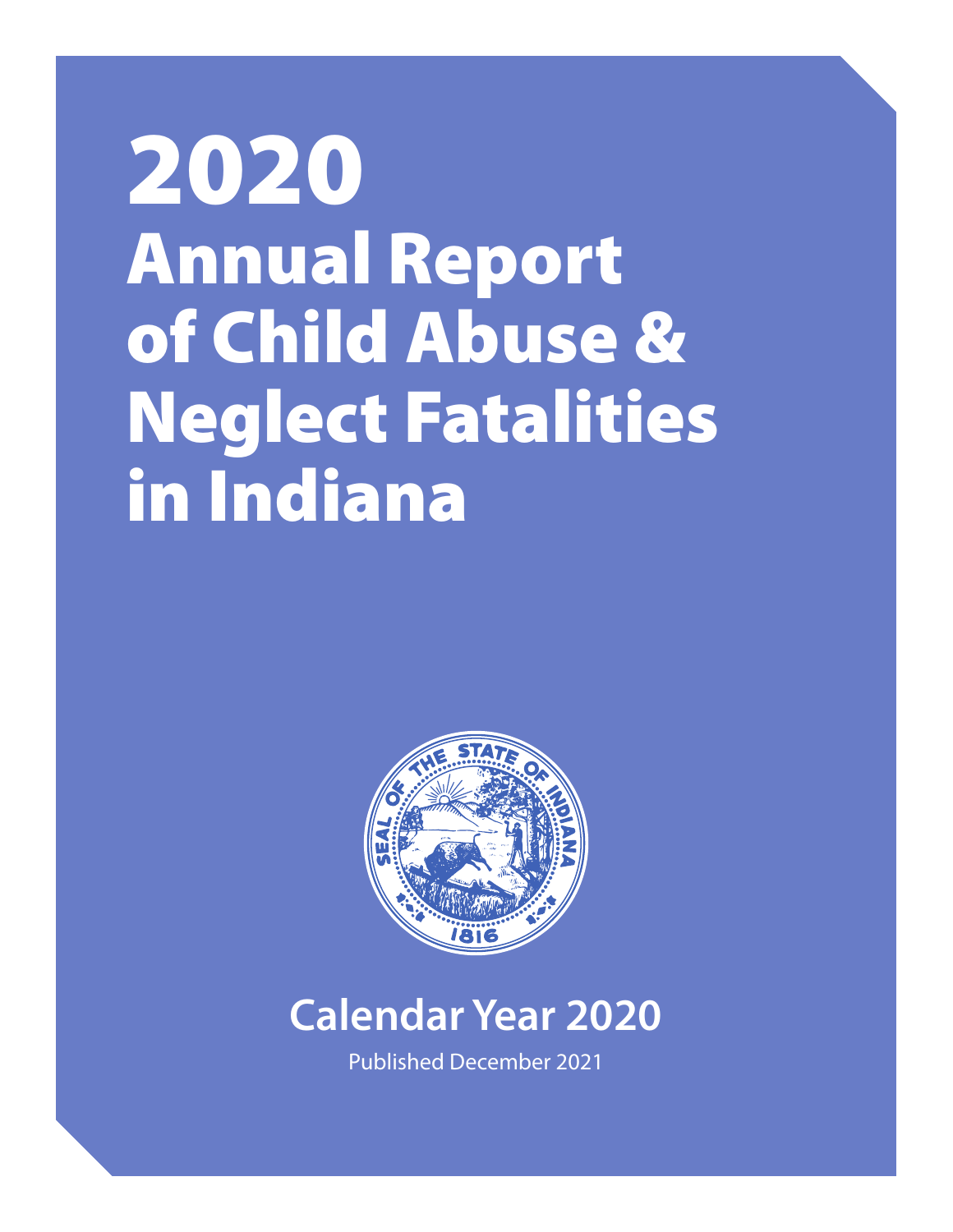# **Preface**

The Annual Report of Child Abuse and Neglect Fatalities in Indiana is the state's official record of child deaths determined by the Indiana Department of Child Services to have been caused by caregiver maltreatment or neglect. The following contains data from calendar year 2020.

DCS completes a review of all child fatalities that fit the following circumstances:

- Children under age 3: The child's death is sudden, unexpected or unexplained, or there are allegations of abuse or neglect.
- Children age 3 or older: The child's death involves allegations of abuse or neglect.

This report identifies common risk factors in fatalities resulting from abuse or neglect. DCS encourages communities to reference this report when considering prevention, educational and service programs. The data is also used to evaluate, review and modify DCS policy, practice and procedure when warranted.

Each fatality investigation involves a multistep process to ensure fair and unbiased decision making. Every death DCS is required by statute to investigate is reviewed at both the county and state level. A team of professionals from the county where the death occurred first determines whether it is believed to be a result of abuse or neglect. Following the local county's recommendation, an independent team of DCS personnel provides a supplementary review. This ensures personal biases do not impact decisions and provides the chance for ample discussion of cases in which the circumstances surrounding the death might be unclear.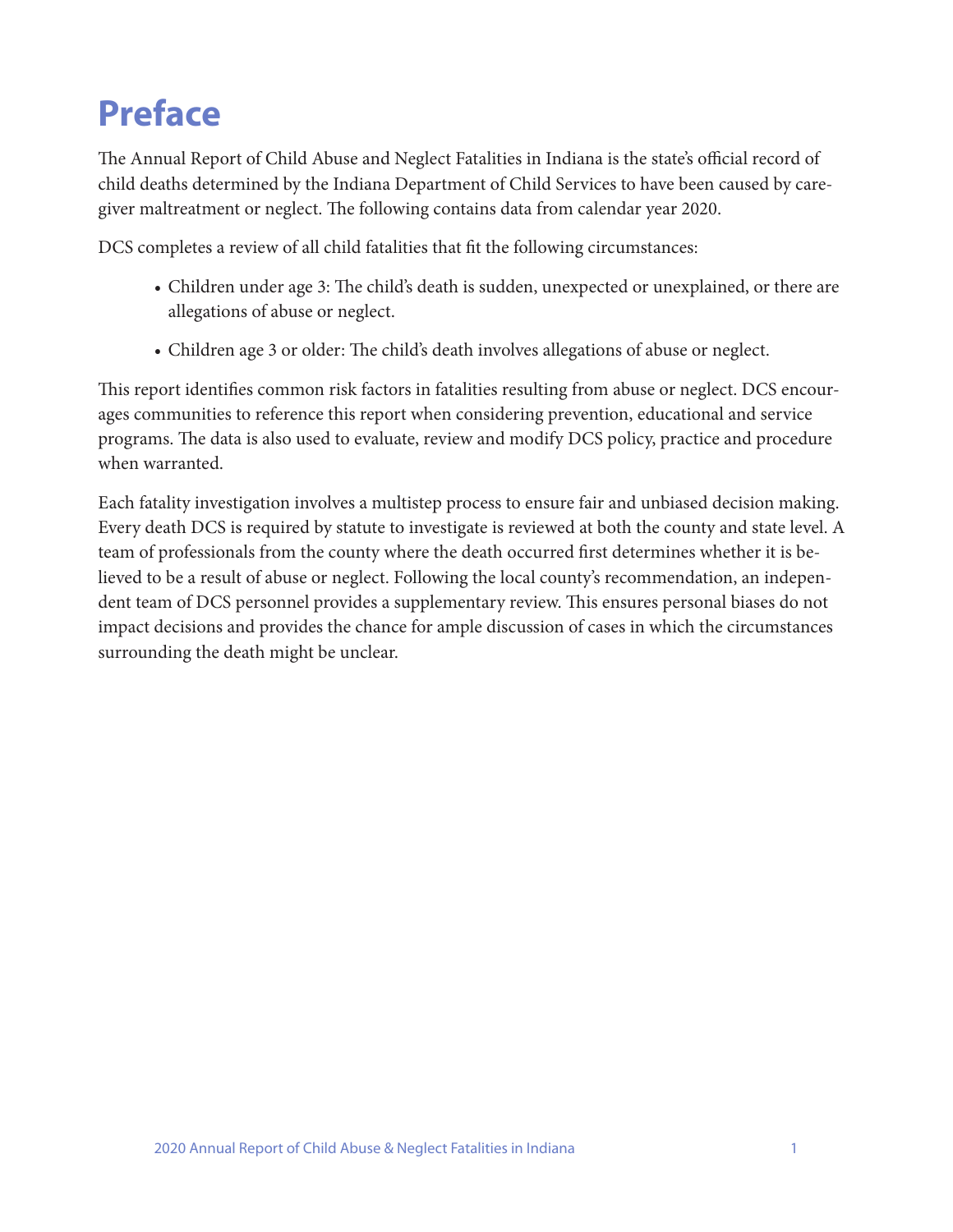# **Executive Summary**

In calendar year 2020, the Indiana Department of Child Services was called to investigate 281 child fatalities in which abuse or neglect was suspected to be a factor. This is up from 276 in calendar year 2019. Fifty (18%) of those deaths were determined to be a direct result of caregiver maltreatment. That's down from 61 deaths caused by maltreatment in 2019

Of the total fatalities covered by this report, 22 were due to abuse, and 28 were due to neglect.

In 31 (62%) of the 50 fatalities, the victim was 3 years old or younger. This finding demonstrates a consistent trend (nationally and in Indiana) that young children are at the highest risk of abuse or neglect.

Marion and Lake counties recorded the state's highest number of child fatalities (7 each) caused by abuse or neglect.

Seventeen (34%) of the fatalities covered in this report were determined to be accidental; 22 (44%) were declared homicides. The manner of death in seven (14%) of the fatalities was listed as unknown/ could not be determined. Four fatalities (8%) were deemed the result of natural causes. Thirteen of the 50 victims (26%) included in this report were previously victims in a DCS case of substantiated abuse or neglect. In one case, the previous substantiated abuse or neglect occurred in another state.

Of the 50 victims, 20 (40%) were female and 30 (60%) were male. Death by weapon (including a body part; e.g., a closed fist) was the most common cause of death, listed in 25 (50%) of the cases as the primary factor. The manner of death is obtained from state death certificates.

In 78% of cases, the death occurred in the victim's own home.

The victim's biological parents were often deemed responsible for the child fatalities detailed in this report, accounting for 48 (81%) of the 59 alleged perpetrators. Some cases cite multiple perpetrators as responsible for the death of the same child.

In some cases, caregiver stressors were determined to play a role in the death of a child. Insufficient income, unemployment and substance abuse were frequently cited as stress factors among caregivers.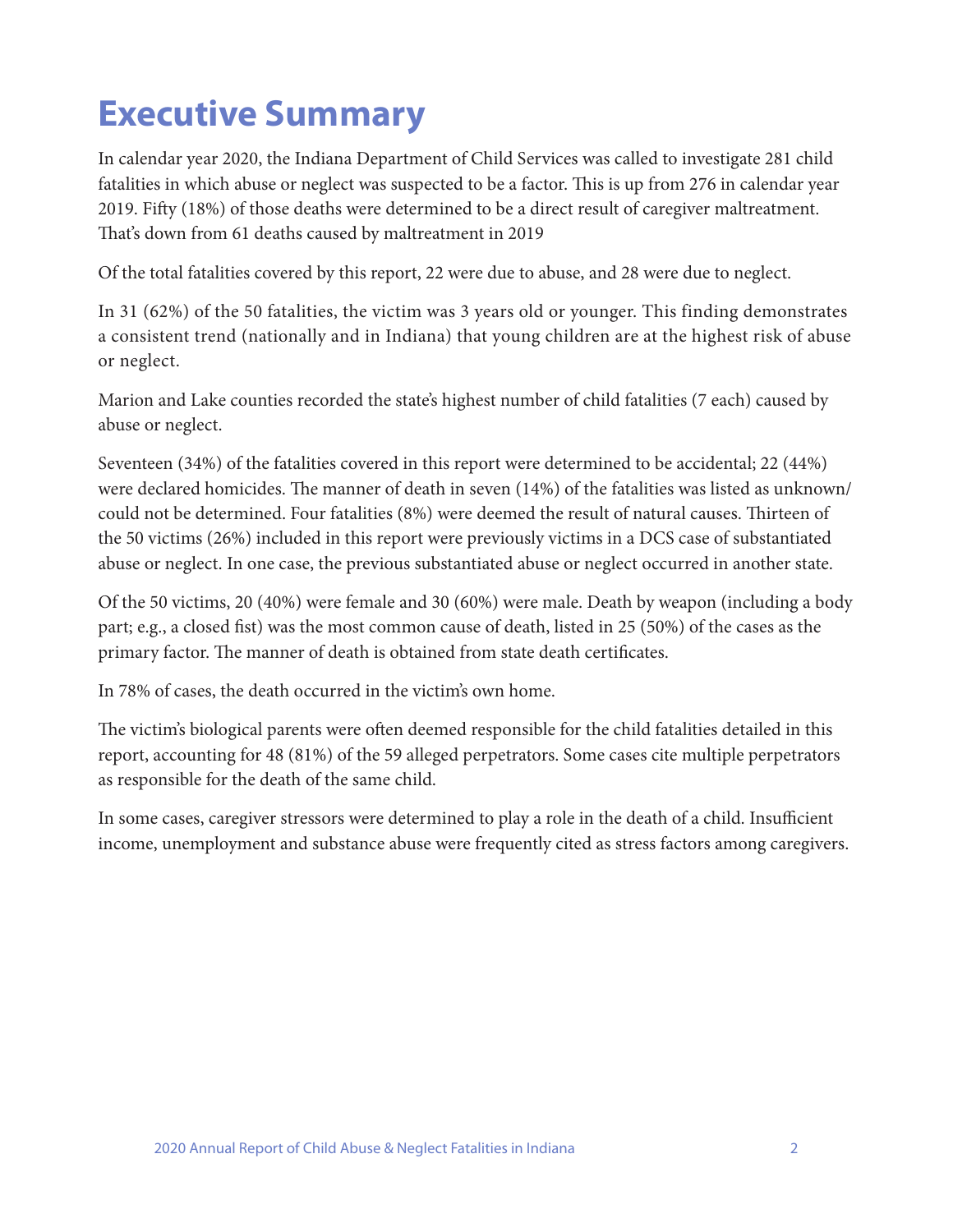| <b>County</b>    | <b>Abuse</b>   | <b>Neglect</b> | <b>Total</b>   |
|------------------|----------------|----------------|----------------|
| Allen            | $\overline{0}$ | $\mathbf{1}$   | $\mathbf{1}$   |
| <b>Blackford</b> | $\Omega$       | $\overline{2}$ | $\overline{2}$ |
| Cass             | $\mathbf{0}$   | $\mathbf{1}$   | $\mathbf{1}$   |
| Crawford         | $\mathbf 0$    | $\mathbf{1}$   | $\mathbf{1}$   |
| <b>Daviess</b>   | $\mathbf{1}$   | $\overline{0}$ | $\mathbf{1}$   |
| Dearborn         | $\mathbf 0$    | $\mathbf{1}$   | $\mathbf{1}$   |
| Elkhart          | $\mathbf{1}$   | $\overline{0}$ | $\mathbf{1}$   |
| Grant            | $\mathbf{1}$   | $\mathbf{1}$   | $\overline{2}$ |
| Hamilton         | $\mathbf{1}$   | $\overline{0}$ | $\mathbf{1}$   |
| Hendricks        | $\overline{2}$ | 0              | $\overline{2}$ |
| Henry            | $\mathbf 0$    | $\mathbf{1}$   | $\mathbf{1}$   |
| Howard           | $\mathbf{1}$   | $\mathbf 0$    | $\mathbf{1}$   |
| Jackson          | $\overline{0}$ | $\mathbf{1}$   | $\mathbf{1}$   |
| Jay              | $\overline{0}$ | $\mathbf{1}$   | $\mathbf{1}$   |
| Kosciusko        | $\overline{0}$ | $\overline{2}$ | $\overline{2}$ |
|                  |                |                |                |

# **Abuse and neglect fatalities by county**

**Assessment statistics for investigation by other agencies, all children**

| <b>Investigation</b>                    | <b>Abuse</b> | <b>Neglect</b> | <b>Total</b> |
|-----------------------------------------|--------------|----------------|--------------|
| Coroner cases                           | 22           | 28             | 50           |
| Autopsies performed                     | 20           | 25             | 45           |
| Scene investigated by coroner           | 10           | 14             | 24           |
| Scene investigated by law enforcement   | 19           | 22             | 41           |
| Scene investigated by fire investigator | 0            | 0              | $\mathbf 0$  |
| Emergency medical services was on scene | 16           | 26             | 42           |
| <b>All child fatalities</b>             | 22           | 28             | 50           |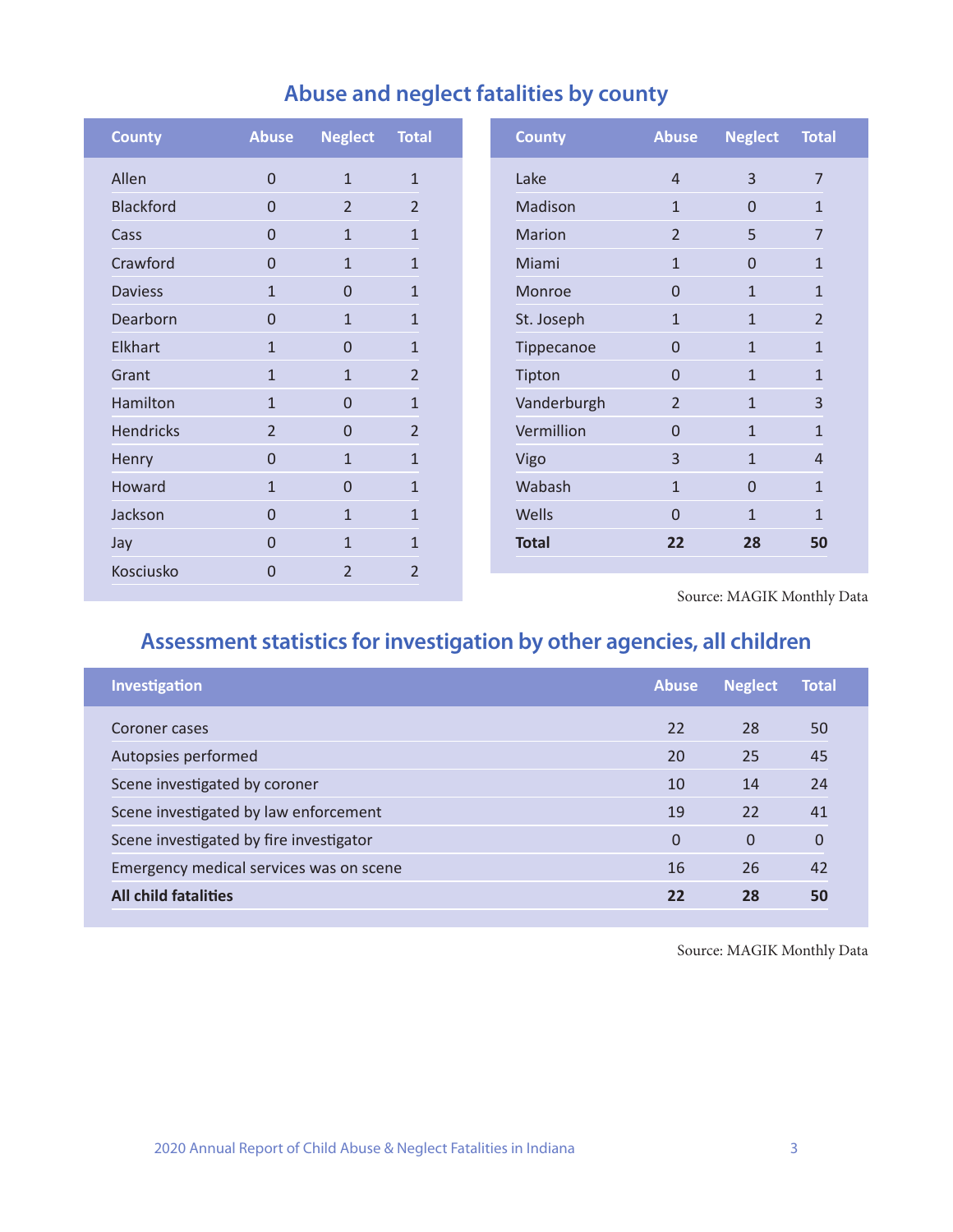# **Manner of death, all children**



Manner of death obtained from state death certificates. Source: MAGIK Monthly Data

# **Primary cause of death, all children**

| Animal bite or attack                     | $\mathbf{1}$             | 2%   |
|-------------------------------------------|--------------------------|------|
| Asphyxia                                  | 3                        | 6%   |
| Asthma                                    | $\mathbf{1}$             | 2%   |
| Drowning                                  | 6                        | 12%  |
| Fire, burn or electrocution               | $\mathbf{1}$             | 2%   |
| Malnutrition and/or dehydration           | $\overline{\phantom{a}}$ | 4%   |
| Motor vehicle or other transport          | 4                        | 8%   |
| Other                                     | $\mathbf{1}$             | 2%   |
| Other medical condition                   | 3                        | 6%   |
| Poisoning, overdose or acute intoxication | 3                        | 6%   |
| Weapon, including body part               | 25                       | 50%  |
| <b>Total</b>                              | 50                       | 100% |
|                                           |                          |      |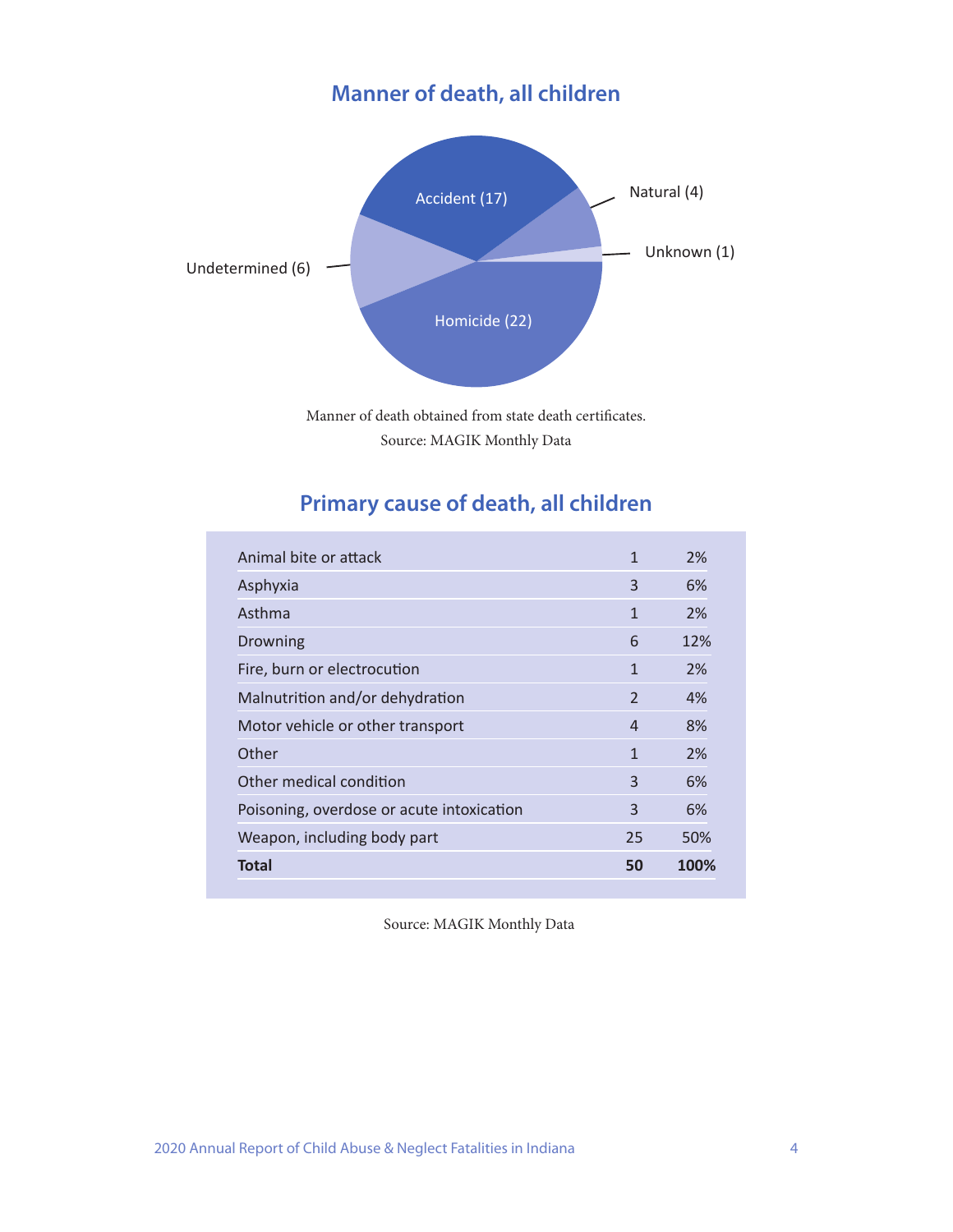# **Fatalities due to abuse**

**Victim:** 11-month-old girl

**Perpetrators:** Mother, father

**Prior removal of the victim by DCS:** No

#### **In foster care at time of incident leading to the fatality:** No

**Circumstances:** An 11-month-old girl died from blunt-force trauma. The child lived with her parents and siblings. On the day of the fatality, the mother reported she checked on the child in the early morning hours and found her unresponsive. The parents were the sole caregivers of the child. The parents denied knowledge of how the child sustained her fatal injuries.

**Victim:** 3-month-old boy **Perpetrators:** Mother, father **Prior removal of the victim by DCS:** No **In foster care at time of fatality:** No

**Circumstances:** A 3-month-old boy died from abusive head trauma. The child lived with his parents and siblings. On the day of the child's death, the mother woke up and found the child deceased. The child had multiple injuries. The father admitted to punching and throwing the child while the mother was away from the home. The mother did not check on the child for more than 15 hours after returning home. The parents admitted to methamphetamine and heroin use. Additionally, the child's toxicology was positive for nicotine and methamphetamine.

**Victim:** 5-year-old boy

**Perpetrator:** Mother's boyfriend **Prior removal of the victim by DCS:** No **In foster care at time of fatality:** No

**Circumstances:** A 5-year-old boy died of exsanguination, head and lung injury and blunt-force trauma. The child lived with his mother, siblings and other relatives. On the day of the child's death, the mother worked while her boyfriend watched her children. The boyfriend contacted the mother several hours after she left for work and reported the child was vomiting. 911 was called and the child was declared deceased. The child was observed to have several injuries, including a bite mark. The boyfriend admitted to biting the child but disclosed no cause for the child's other injuries. The child was observed to be healthy and active prior to the mother going to work.

**Victim:** 3-month-old girl **Perpetrator:** Father **Prior removal of the victim by DCS:** No **In foster care at time of fatality:** No

**Circumstances:** A 3-month-old girl died from blunt-force trauma. The child lived with her parents and an older sibling. On the day of the incident, the child had been with the father and sibling all day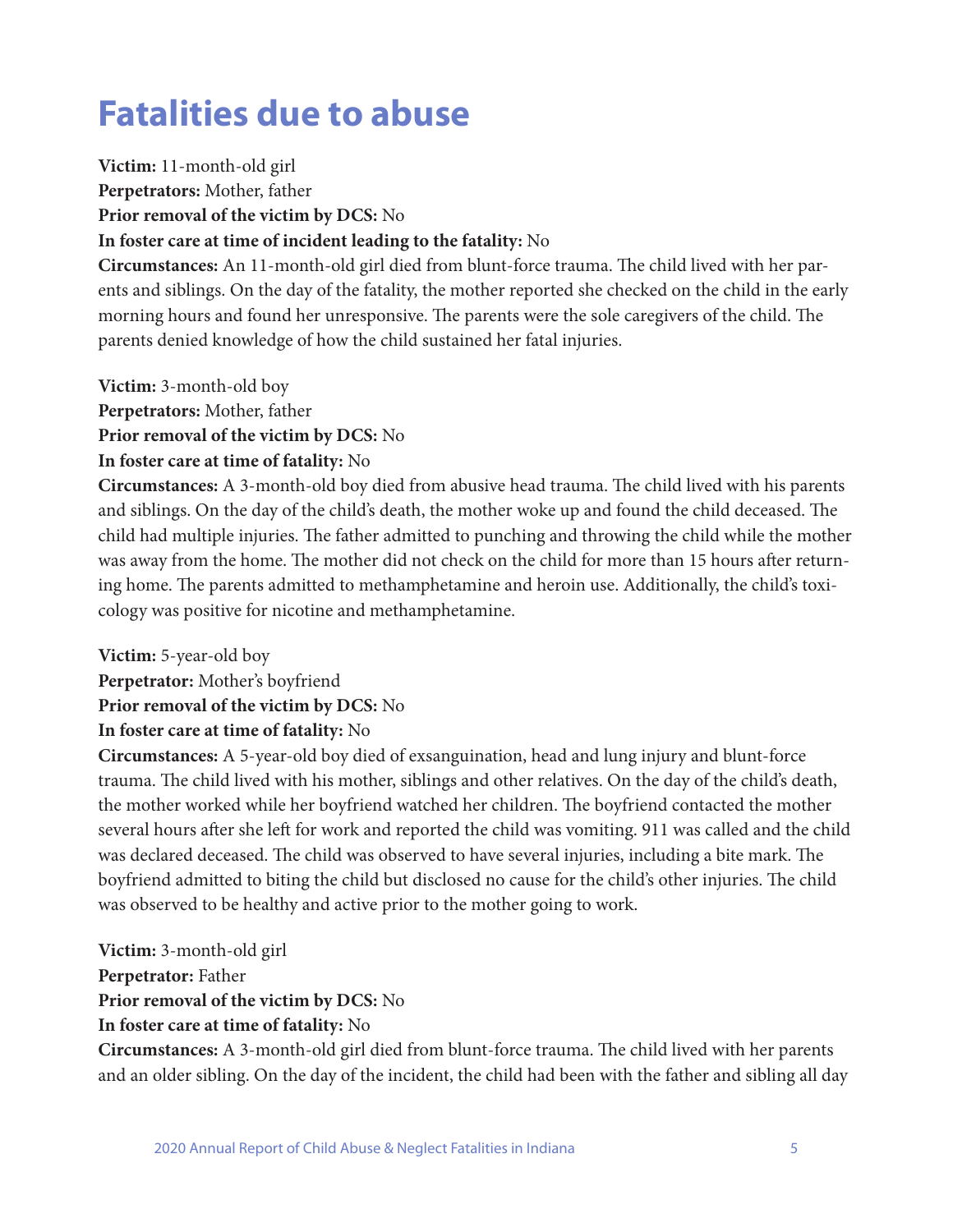while the mother worked. When the mother returned home from work, she immediately noticed the child had labored breathing. The child was taken to the hospital and was found to have a bruise consistent with squeezing and brain injuries consistent with the child being shaken from front to back. The father admitted to causing the bruise on the child's leg.

#### **Victim:** 11-month-old girl **Perpetrators:** Mother, mother's boyfriend **Prior removal of the victim by DCS:** No **In foster care at time of fatality:** No

**Circumstances:** An 11-month-old girl died from blunt-force trauma, suffocation and strangulation. The child lived with her mother, mother's boyfriend and mother's boyfriend's family. On the day of the child's death, the mother's boyfriend took the child into the bathroom and injured the child. The mother was aware of this but did not seek medical care for the child and instead fell asleep with the child. When the mother woke up, the child was not breathing. The child was transported to the hospital and pronounced dead. The mother admitted the boyfriend had previously abused the child on several occasions.

**Victim:** 8-year-old girl

**Perpetrators:** Mother, mother's boyfriend

**Prior removal of the victim by DCS:** No

#### **In foster care at time of fatality:** No

**Circumstances:** An 8-year-old girl died from multiple blunt-force injuries. The child lived with her mother, siblings and mother's boyfriend. On the day of the child's death, the child got in trouble for lying. The mother and the mother's boyfriend struck the child with jumper cables and then placed her in a bathtub. A short time later, the child was found unresponsive.

**Victim:** 1-year-old boy

**Perpetrator:** Mother's boyfriend

**Prior removal of the victim by DCS:** No

#### **In foster care at time of fatality:** No

**Circumstances:** A 1-year-old boy died from blunt-force trauma. The child lived with his mother, a sibling and mother's boyfriend. On the day of the child's death, the mother, the child, the sibling and the mother's boyfriend had been running errands. Upon returning home, the mother's boyfriend took the child inside. The mother did not immediately go into the home. When she did, she found the child unresponsive in his high chair. The child was found to have abusive head trauma and later died from his injuries. The mother's boyfriend provided several different stories as to how the child was injured but admitted to knowing the child was limp and unresponsive when he put him in the high chair. Video surveillance outside of the home revealed the child was alert and well prior to the mother's boyfriend taking the child into the home.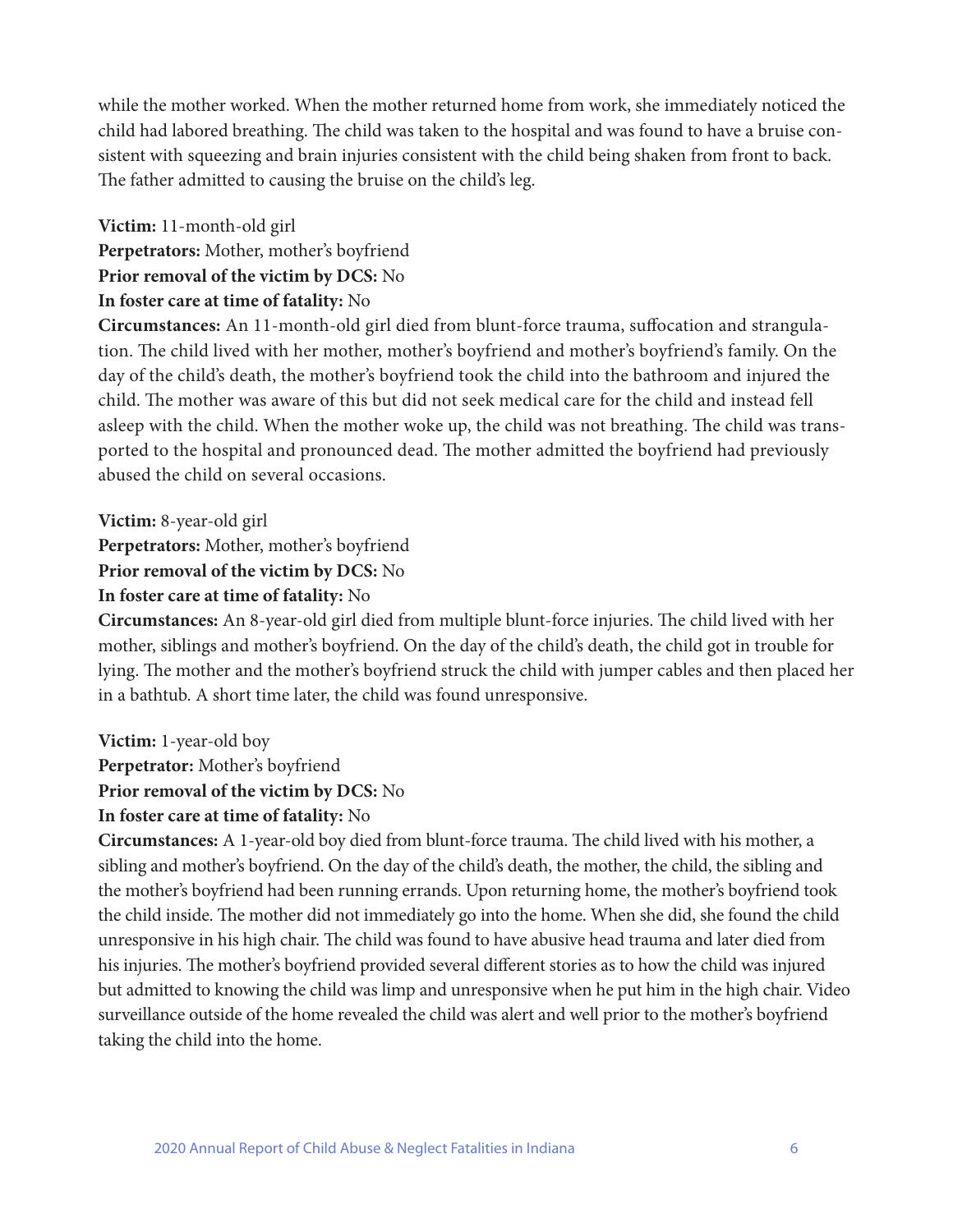#### **Victim:** 4-year-old boy **Perpetrators:** Father, father's girlfriend **Prior removal of the victim by DCS:** Yes **In foster care at time of fatality:** Yes\*

**Circumstances:** A 4-year-old boy died from respiratory failure due to traumatic brain injury. The child lived with his father and father's girlfriend. The child was brought to the hospital with head trauma and several injuries at various stages of healing. The child's father provided inconsistent stories as to how the child sustained the injuries but admitted he had been too rough with the child. The father's girlfriend admitted she had observed the father physically abuse the child on more than six different occasions.

\**The child was not in foster care when he received his life-threatening injuries but was in foster care when he succumbed to his injuries.*

**Victim:** 1-year-old boy **Perpetrator:** Mother **Prior removal of the victim by DCS:** No **In foster care at time of fatality:** No

**Circumstances:** A 1-year-old boy died from blunt-force trauma. The child lived with his mother, father and younger sibling. The child presented to the hospital with head injuries and retinal hemorrhages. The child's mother admitted to shaking the child three times when the child was aggravating her, citing stress as a contributing factor.

**Victim:** 7-year-old boy **Perpetrator:** Mother **Prior removal of the victim by DCS:** No **In foster care at time of fatality:** No

**Circumstances:** A 7-year-old boy died from multiple gunshot wounds. The child lived with his mother. The day of the child's death, relatives called law enforcement for a welfare check after not being able to get in contact with the mother. Law enforcement arrived and found the child and the child's mother deceased. It was determined the mother shot the child several times and then shot herself. The mother and the father had been going through a long legal custody battle regarding the child.

**Victim:** 3-month-old boy **Perpetrator:** Father **Prior removal of the victim by DCS:** No

#### **In foster care at time of fatality:** No

**Circumstances:** A 3-month-old boy died from blunt-force trauma. The child lived with his parents and sibling. On the day of the child's death, the child was being cared for by the father while the mother was working. The father reported finding the child deceased in a bouncy seat from unknown causes. The father tested positive for THC and alcohol and admitted to using THC while caring for the child. The father denied knowledge of how the child sustained the injuries. The father was the sole caregiver of the child at the time the child was injured.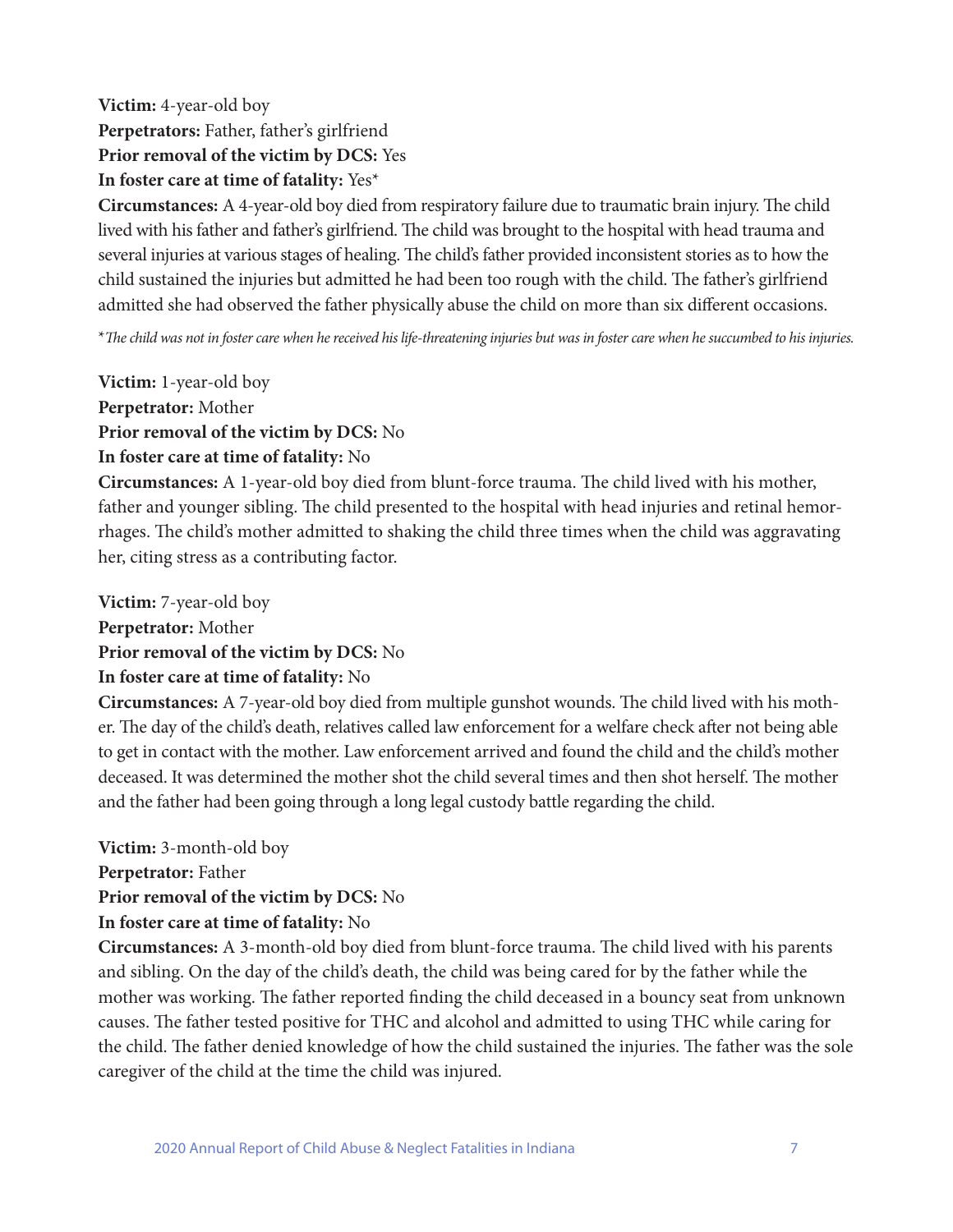#### **Victim:** 7-year-old boy **Perpetrator:** Father **Prior removal of the victim by DCS:** No **In foster care at time of fatality:** No

**Circumstances:** A 7-year-old boy died from blunt-force trauma. The child lived with his father. On the day of the child's death, the father became angry with the child and admitted to hitting the child in the head with his hand several times. The father said the child became unresponsive, and he attempted to revive the child by splashing water on his face and then took the child to every room in the house prior to calling 911. The father tested positive for methamphetamine, amphetamine and THC.

**Victim:** 1-year-old girl

**Perpetrator:** Mother's boyfriend

**Prior removal of the victim by DCS:** No

#### **In foster care at time of fatality:** No

**Circumstances:** A 1-year-old girl died of complications of blunt-force trauma. The child lived with her mother and her mother's boyfriend. On the day of the child's death, the mother went to work and left the child in the care of her boyfriend. Several hours later, the mother's boyfriend reported the child had collapsed. He later admitted he became frustrated with the child and hit her in the head before throwing her. The mother's boyfriend reported he "lost it" and could not handle the child's crying.

**Victim:** 10-year-old boy **Perpetrator:** Father **Prior removal of the victim by DCS:** No **In foster care at time of fatality:** No

**Circumstances:** A 10-year-old boy died from head trauma. The child lived with his parents and two siblings. On the day of the child's death, the mother was getting ready for work when she heard the father say he had killed the child. The mother ran to check on the child and observed a knife in the child's head. The mother feared for her other children and took them to a neighbor's home until law enforcement arrived. The child's father was shot and killed by law enforcement.

**Victim:** 15-year-old girl **Perpetrator:** Father **Prior removal of the victim by DCS:** No **In foster care at time of fatality:** No

**Circumstances:** A 15-year-old girl died from a gunshot wound. The child lived with her father and an adult sibling. Law enforcement was called to the home for a welfare check, and they found the child, the child's sibling and the child's father deceased at their home. An investigation found that the father killed the child and the child's sibling prior to killing himself. No motive was determined.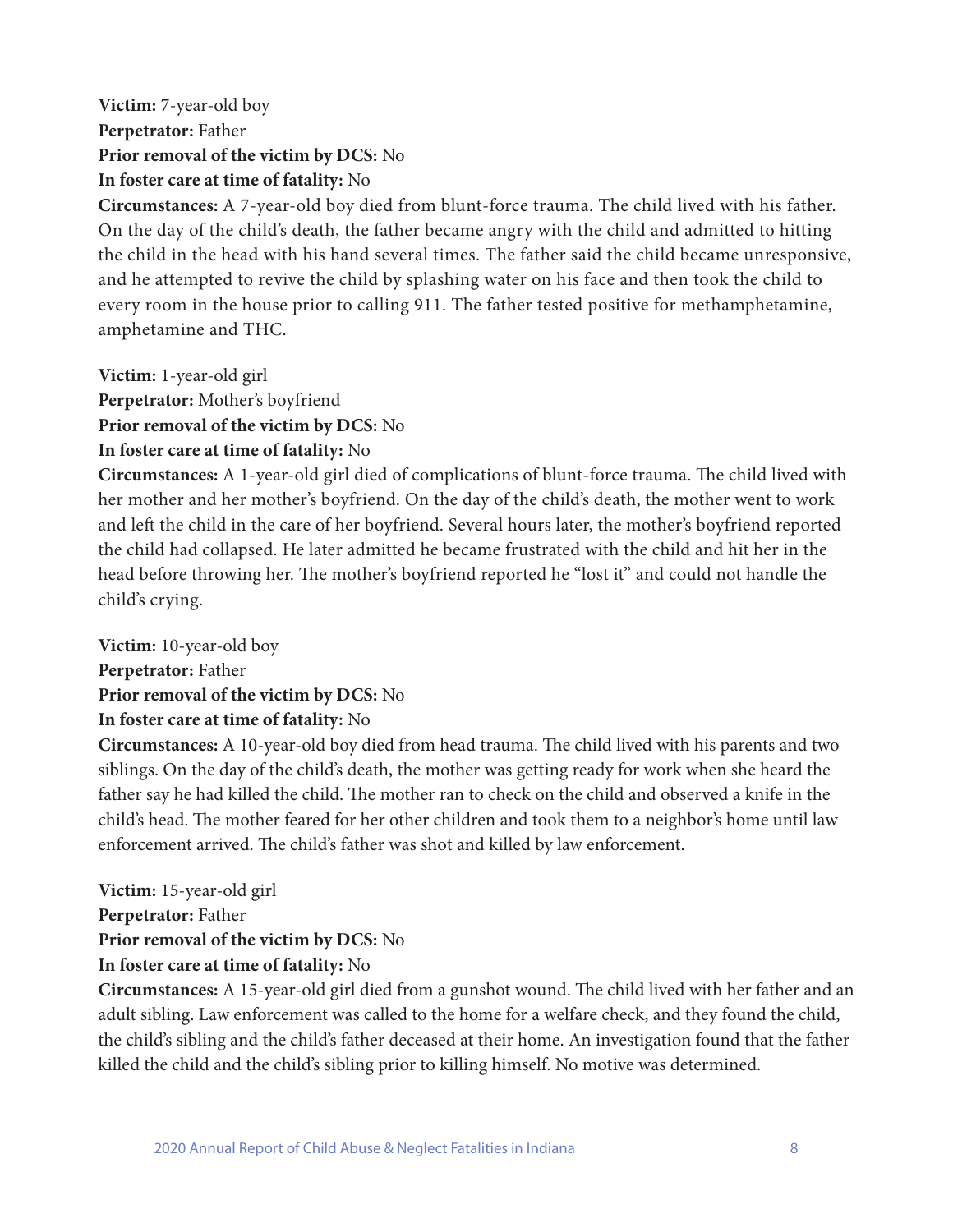#### **Victim:** 4-month-old boy **Perpetrator:** Father **Prior removal of the victim by DCS:** No **In foster care at time of fatality:** No

**Circumstances:** A 4-month-old boy died from blunt-force trauma. The child lived with his mother, his father and three siblings. On the day of the child's death, the mother went to work and left the father to care for the children. The mother later received a call from the father stating the child was not breathing. The father reported he found the child unresponsive after the child had fallen off the bed. Medical professionals reported the injuries were not consistent with a fall from a bed.

**Victim:** 3-year-old girl **Perpetrator:** Father **Prior removal of the victim by DCS:** No **In foster care at time of fatality:** No

**Circumstances:** A 3-year-old girl died from blunt-force trauma. The child lived with her mother. On the day the child sustained her injuries, she was visiting her father at his home. The father dropped the child off at the hospital and left. The child was unresponsive upon arrival to the hospital and had injuries consistent with being assaulted. The child later died from her injuries. The father provided the mother with several different stories about how the child sustained her injuries but did admit to disciplining the child for urinating on herself.

**Victim:** 10-year-old boy **Perpetrator:** Father

#### **Prior removal of the victim by DCS:** Yes

#### **In foster care at time of fatality:** No

**Circumstances:** A 10-year-old boy is presumed dead after being assaulted by his father. The child lived with his mother and sibling. On the day the child presumably died, he was visiting his father at his father's home. The father contacted two acquaintances and told them he killed the child. Law enforcement attempted to complete a welfare check, but the father and the child were gone. Evidence was found in the father's home consistent with an assault. Video was obtained from the father's cell phone showing the father abusing the child. The father was later apprehended in another state. The child's remains had not been located as of the writing of this report.

**Victim:** 2-month-old boy

**Perpetrator:** Father

**Prior removal of the victim by DCS:** No

#### **In foster care at time of fatality:** No

**Circumstances:** A 2-month-old boy died from blunt-force trauma. The child lived with his parents and grandmother. On the day of the child's death, the father was caring for the child. The father reported he fell asleep with the child, and upon waking found the child deceased. It was later discov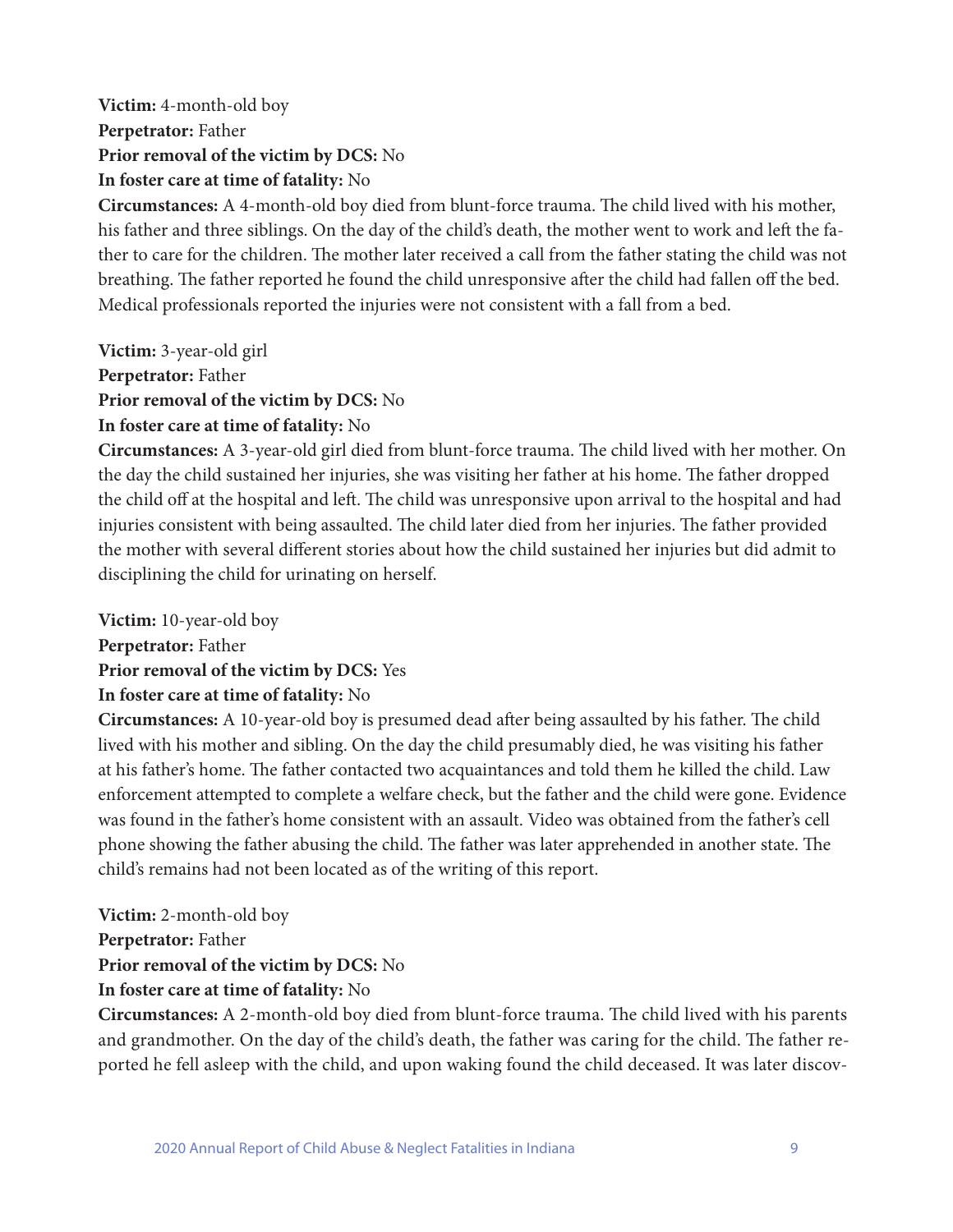ered the child died of acute injuries to his head. The child was found to also have healing injuries to his head. The father had a history of aggression and was the sole caregiver of the child when the child died.

**Victim:** 2-month-old boy **Perpetrator:** Father **Prior removal of the victim by DCS:** No **In foster care at time of fatality:** No

**Circumstances:** A 2-month-old boy died from complications of blunt-force trauma. The child lived with his parents and siblings. On the day of the child's death, the mother left the child in the care of the child's father. A sibling heard the child crying, and after the father tended to the child, the child started crying louder and was found unresponsive shortly after. The child was noted to be healthy and behaving normally before the mother left the home. The father was the sole caregiver of the child at the time the child became unresponsive.

**Victim:** 4-year-old boy

**Perpetrator:** Grandmother

**Prior removal of the victim by DCS:** No

**In foster care at time of fatality:** No

**Circumstances:** A 4-year-old boy drowned. The child lived with his grandparents, who were also his guardians. On the day of the child's death, the grandfather left the home to run errands. A short time later, the grandmother called and stated the child was dead. The grandmother later admitted she drowned the child in the bathtub. The grandmother had recently been suffering from mental health issues and had been hospitalized shortly before the child's death. The grandmother had never previously harmed the child or threatened harm to the child.

**Victim:** 10-year-old boy

**Perpetrator:** Sister, sister-in-law

**Prior removal of the victim by DCS:** Yes

#### **In foster care at time of fatality:** No

**Circumstances:** A 10-year-old boy died from dislocation of vertebrae due to blunt-force trauma. The child lived with his sister, his sister's wife and his nephew. On the day of the child's death, the child was found deceased in his bed. The child was heavily bruised and had deep wounds on multiple areas of his body. The child was found to have foundation makeup on his face that appeared to be used to disguise the severity of his facial wounds. The child's caregivers reported the child sustained his injuries in two separate dirt bike accidents. Further investigation found that the dirt bike the child was alleged to have driven was inoperable. Neighbors and witnesses reported never seeing the child ride a dirt bike and said they rarely saw the child outside of the home. A forensic pathologist determined the injuries were consistent with purposely inflicted injuries.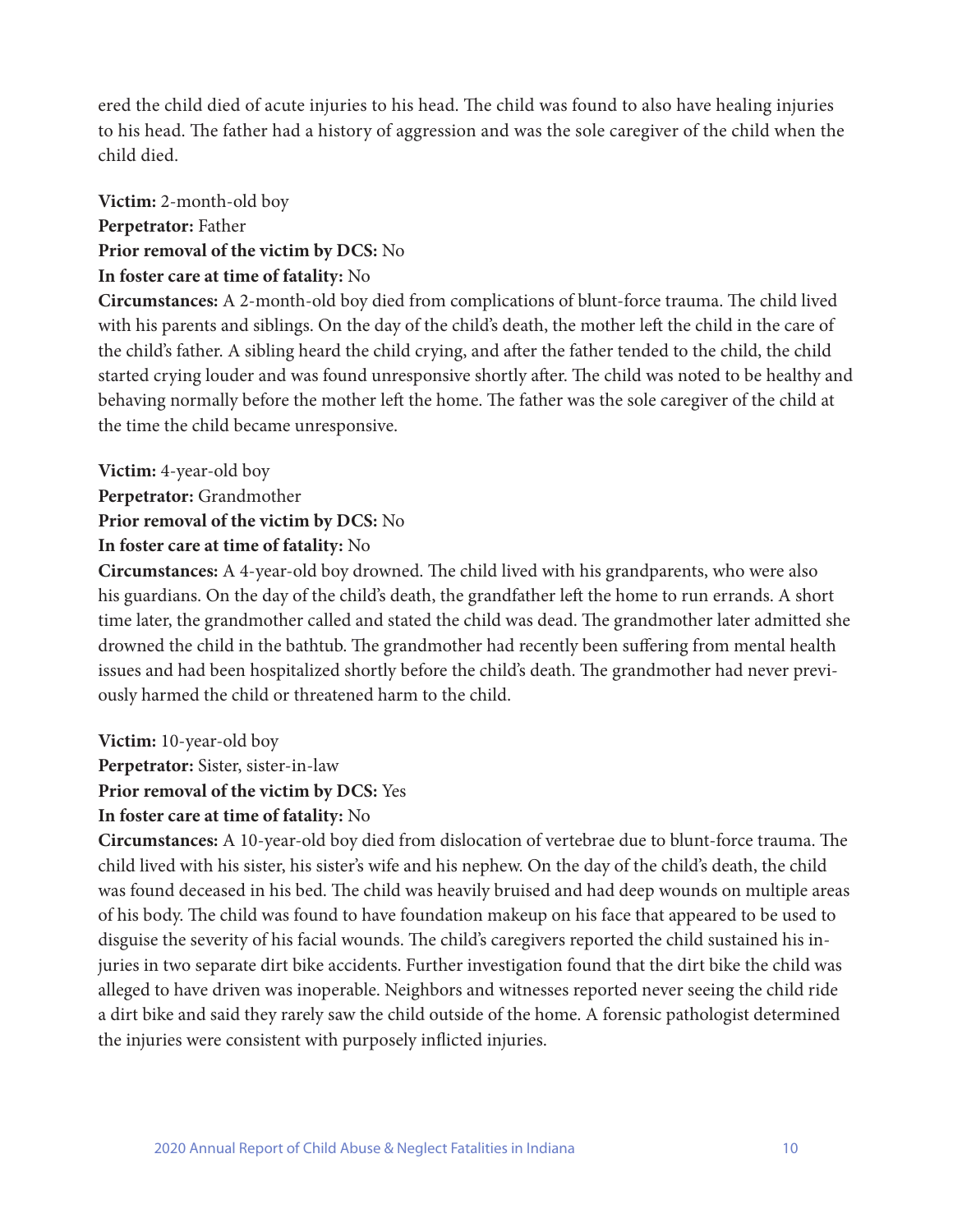### **Abuse statistics: demographic characteristics of the child**





# **Abuse statistics: characteristics of the case**

| <b>Type of abuse</b>            |    |     | <b>Type of abuse, conti</b> |
|---------------------------------|----|-----|-----------------------------|
| Abusive head trauma             | 14 | 64% | Exsanguination, head        |
| Beating/kicking                 | 3  | 14% | and lung injury             |
| Blunt force trauma to abdomen   |    | 5%  | <b>Gunshot wounds</b>       |
| Chronic battered child syndrome | 1  | 5%  | Suffocation                 |
| Drowning                        |    | 5%  |                             |
|                                 |    |     |                             |

| <b>Type of abuse, continued</b>         |    |  |
|-----------------------------------------|----|--|
| Exsanguination, head<br>and lung injury | 5% |  |
| <b>Gunshot wounds</b>                   | 9% |  |
| Suffocation                             | 5% |  |

Source: MAGIK Monthly Data Note: A child might have experienced more than one type of abuse.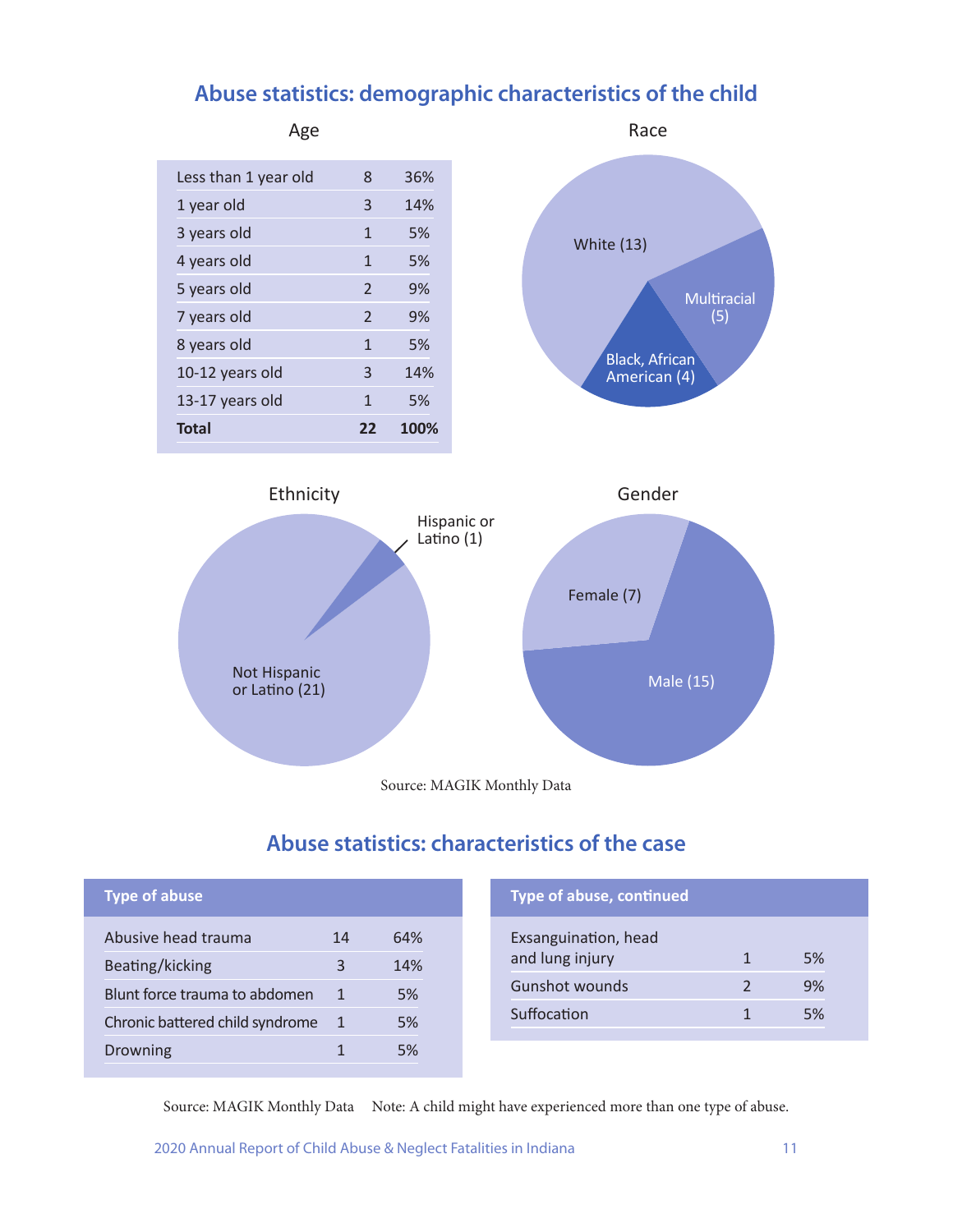# **Abuse statistics: characteristics of the household**





| 11           | 50%                                  |
|--------------|--------------------------------------|
| 1            | 5%                                   |
| $\mathbf{1}$ | 5%                                   |
| O            | 0%                                   |
| 8            | 36%                                  |
| 1            | 5%                                   |
| 22           | 100%                                 |
|              | <b>Caregiver 1 employment status</b> |

#### **Caregiver 2 employment status**

| Employed      | 6  | 29%  |
|---------------|----|------|
| On disability | 0  | 0%   |
| Retired       | 1  | 5%   |
| Stay-at-home  | 0  | 0%   |
| Unemployed    | 10 | 48%  |
| Unknown       | 4  | 19%  |
| <b>Total</b>  | 21 | 100% |

#### **Caregiver 1 education level**

| Less than high school | 1  | 5%   |
|-----------------------|----|------|
| High school           | 5  | 23%  |
| College               | 1  | 5%   |
| Post-graduate         | 0  | 0%   |
| Unknown               | 15 | 68%  |
| Total                 | 22 | 100% |

| <b>Caregiver 2 education level</b> |    |      |
|------------------------------------|----|------|
| Less than high school              | 1  | 5%   |
| High school                        | 4  | 19%  |
| College                            | 0  | 0%   |
| Post-graduate                      | 0  | 0%   |
| Unknown                            | 16 | 76%  |
| <b>Total</b>                       | 21 | 100% |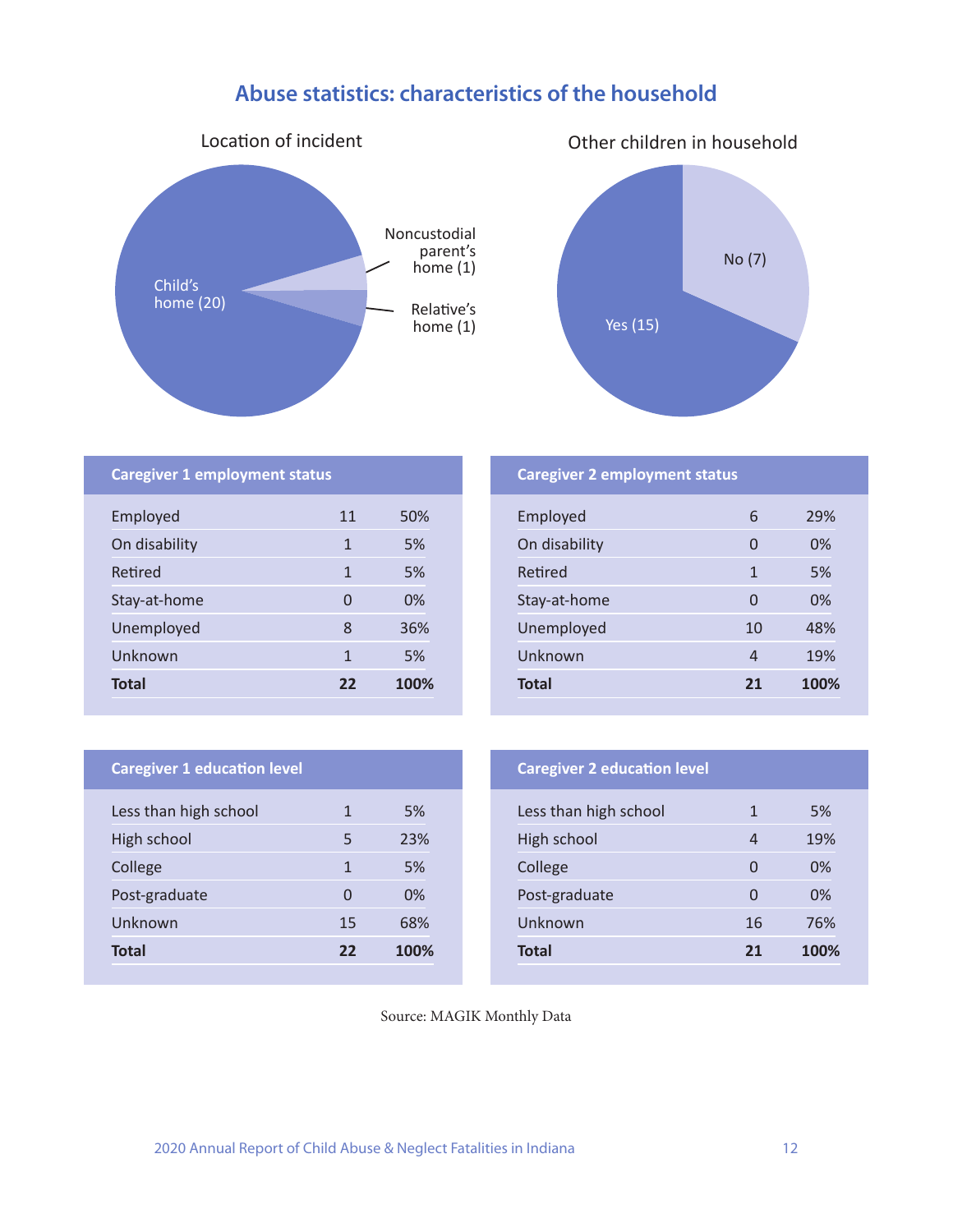

### **Abuse statistics: characteristics of the perpetrator**

Note: 27 perpetrators total; a child's death might have been caused by more than one perpetrator.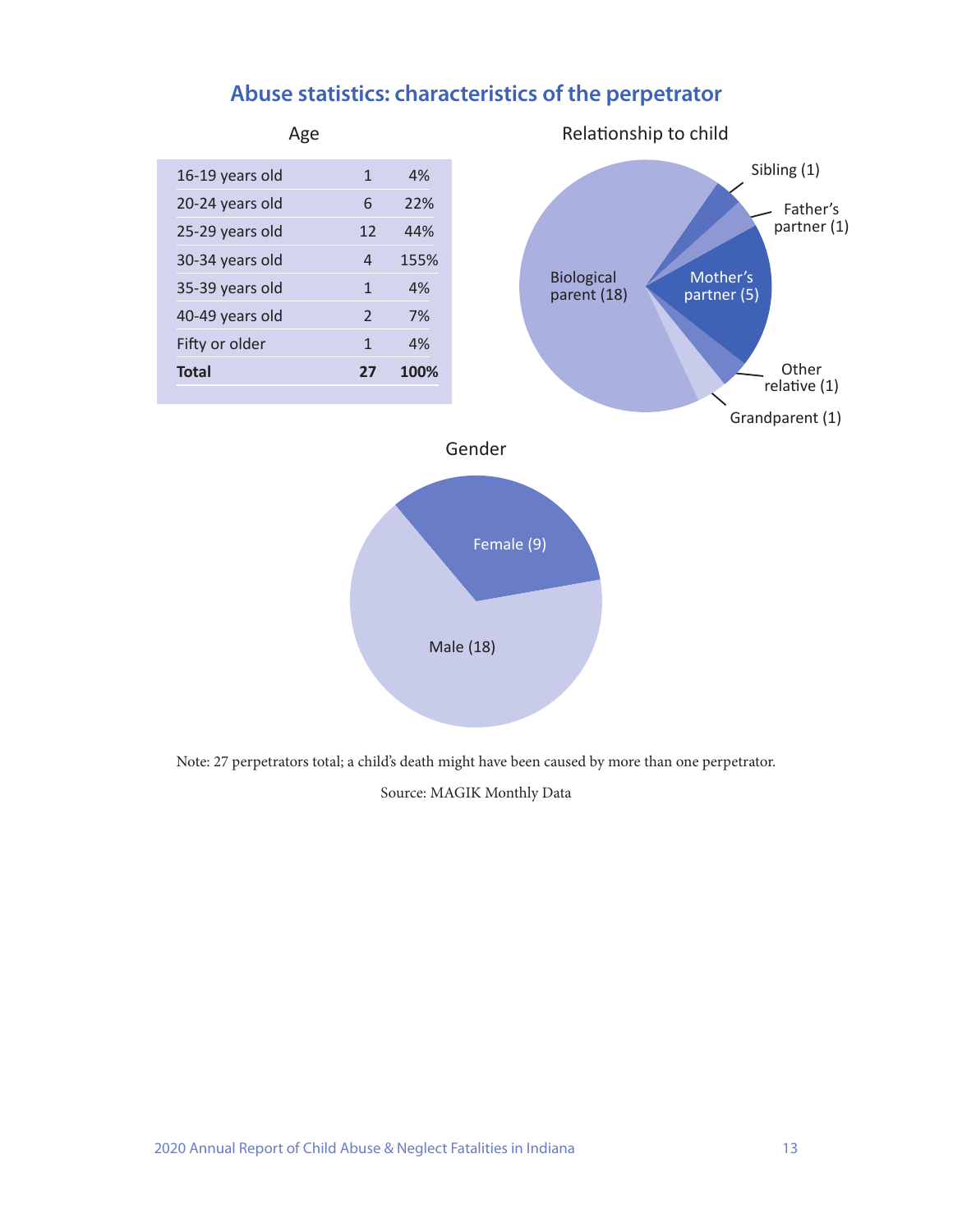# **Abuse statistics: factors impacting child**

| Acutely ill in the two weeks before death                 |               |
|-----------------------------------------------------------|---------------|
| At least one parent who was<br>first-generation immigrant | $\mathcal{P}$ |
| History of child maltreatment as victim                   | 5             |
| History of intimate partner<br>violence - unknown         | 3             |
| History of intimate partner<br>violence as victim         |               |

| History of receiving mental health services | 1             |
|---------------------------------------------|---------------|
| Prior disability or chronic illness         | 3             |
| Problems in school                          | $\mathcal{P}$ |
| Had been homeless                           | 1             |
| On medication for mental illness            | 1             |
| Receiving mental health services            |               |
| Residence overcrowded                       |               |

Note: A child might have had more than one stress factor. Source: MAGIK Monthly Data

# **Abuse statistics: factors impacting caregiver**

| <b>Caregiver 1</b>                                     |                | <b>Caregiver 2</b>                                     |    |
|--------------------------------------------------------|----------------|--------------------------------------------------------|----|
| Education level less than high school                  | 1              | Education level less than high school                  |    |
| Disability or chronic illness                          | 3              | Disability or chronic illness                          |    |
| History of child maltreatment as victim                | 4              | History of child maltreatment as victim                | 3  |
| History of intimate partner violence<br>as perpetrator | 2              | History of intimate partner violence<br>as perpetrator | 5  |
| History of intimate partner violence as victim         | 6              | History of intimate partner violence as victim         |    |
| History of substance abuse                             | 9              | History of substance abuse                             | 8  |
| Unemployed                                             | 8              | Unemployed                                             | 10 |
| Insufficient income                                    | 12             | Insufficient income                                    | 11 |
| Language problem                                       | $\mathbf{1}$   | Language problem                                       |    |
| New residence in past 30 days                          | $\mathfrak{p}$ | New residence in past 30 days                          |    |
| Residence overcrowded                                  | 1              | Residence overcrowded                                  |    |
|                                                        |                |                                                        |    |

Note: A caregiver might have had more than one stress factor. Source: MAGIK Monthly Data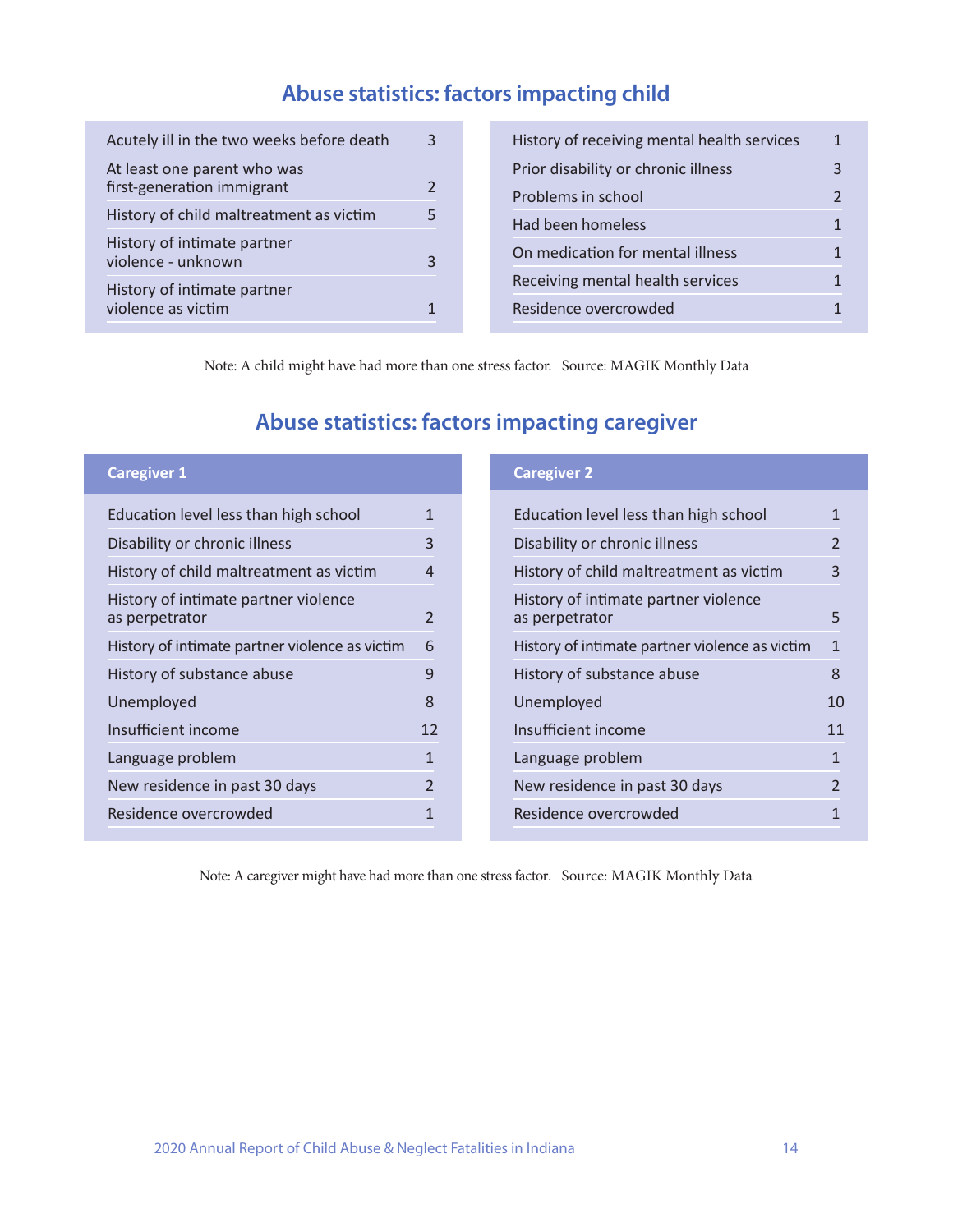# **Fatalities due to neglect**

**Victim:** 4-year-old boy

**Perpetrators:** Father, father's girlfriend

**Prior removal of the victim by DCS:** No

**In foster care at time of fatality:** No

**Circumstances:** A 4-year-old boy died of complications of severe dehydration and malnutrition. The child lived with his father, a sibling, the father's girlfriend and her children. The father and his girlfriend were the primary caregivers of the child. The child died suddenly at home. The child weighed 33 pounds 10 months prior to his death, and at the time of his death, his weight had dropped to 25 pounds. Recovered text messages between the father and his girlfriend revealed they were aware the child looked unwell, but still never sought medical care.

**Victim:** 3-month-old boy **Perpetrators:** Mother, father **Prior removal of the victim by DCS:** No

**In foster care at time of fatality:** No

**Circumstances:** A 3-month-old boy died of acute methamphetamine intoxication. The child lived with his parents. The day of the child's death, he was found unresponsive in the home. Drug paraphernalia was found in the home. The parents tested positive for methamphetamine and amphetamine.

**Victim:** 26-day-old boy **Perpetrator:** Mother **Prior removal of the victim by DCS:** No **In foster care at time of fatality:** No

**Circumstances:** A 26-day-old boy died of injuries caused by a dog attack. The child lived with his mother and older sibling. On the day of the child's death, the child was left alone on the mother's bed and was attacked by the family dog. The dog had previously scratched the child in the face and had also injured the older sibling. The mother said the dog was jealous of the child. The mother did not take the steps necessary to protect the child from the dog.

**Victim:** 3-year-old boy **Perpetrator:** Mother **Prior removal of the victim by DCS:** Yes **In foster care at time of fatality:** No

**Circumstances:** A 3-year-old boy died of methadone intoxication. The child lived with his mother and siblings. The mother was prescribed methadone, which was required to be kept in a locked bag and away from children. On the day of the child's death, the mother and the child went to bed. A couple of hours later, the mother found the child unresponsive. The mother admitted she left her methadone on the living room floor, unlocked, and did not take the steps necessary to protect the child from accessing the methadone.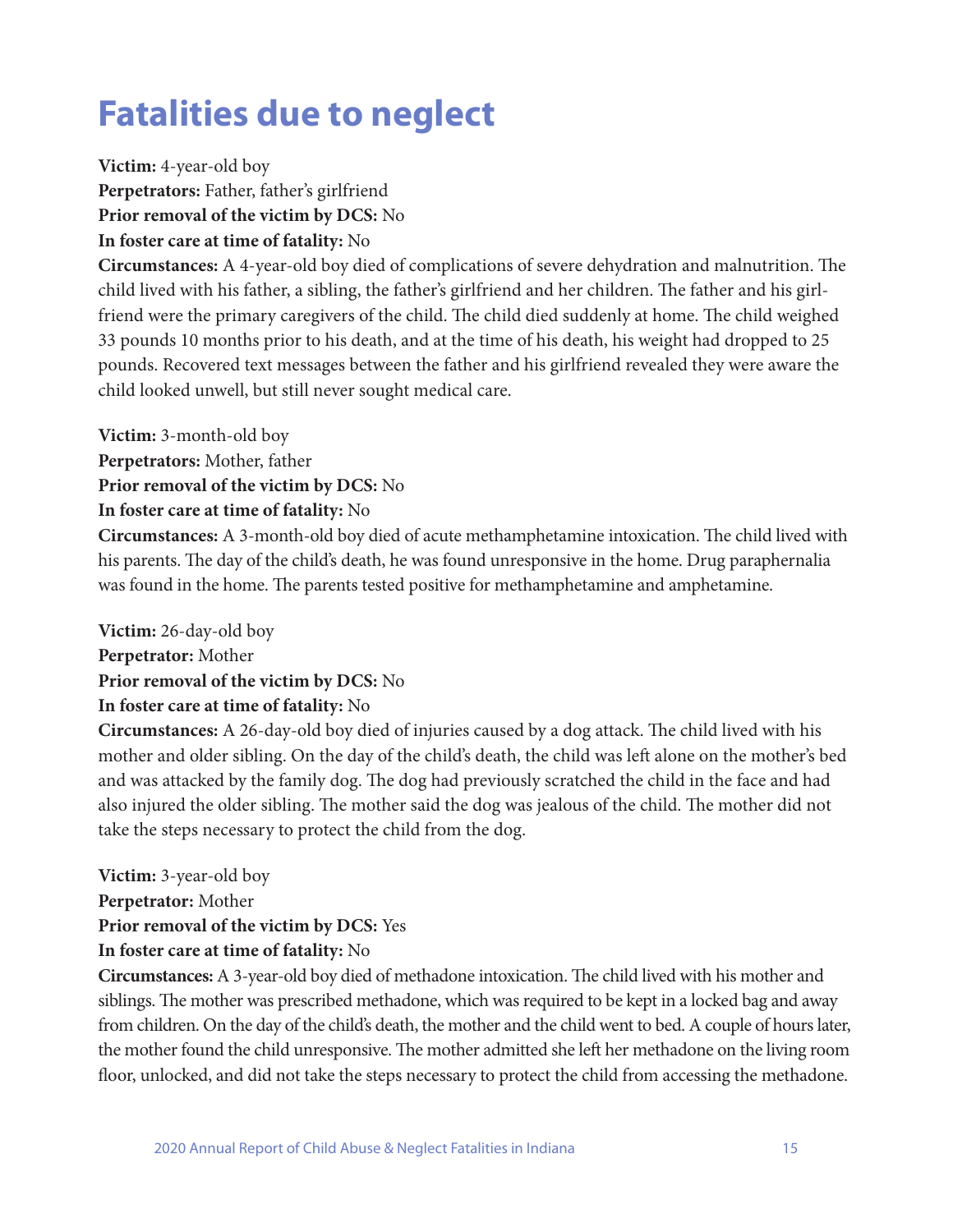#### **Victim:** 4-year-old boy **Perpetrator:** Father **Prior removal of the victim by DCS:** No **In foster care at time of fatality:** No

**Circumstances:** A 4-year-old boy died of a gunshot wound. The child lived with his parents and siblings. On the day of the child's death, the father was wrestling with the child on the bed when the father's gun, being worn on his waist, accidentally discharged, resulting in the child being shot. The father admitted to drinking alcohol prior to the incident and subsequently tested positive for THC and alcohol (0.115% blood alcohol content).

**Victim:** 6-year-old girl **Perpetrator:** Father **Prior removal of the victim by DCS:** No

# **In foster care at time of fatality:** No

**Circumstances:** A 6-year-old girl died from blunt-force injuries from a motor vehicle crash. The child lived with her mother and siblings. On the day of the accident, the child had been riding in a car driven by her father. The accident was caused by the father running a stop sign. The child was not restrained and was ejected from the vehicle. The father did not have a valid driver's license.

**Victim:** 5-year-old boy **Perpetrator:** Aunt **Prior removal of the victim by DCS:** No **In foster care at time of fatality:** No

**Circumstances:** A 5-year-old boy drowned. His aunt took the child and several other children to a lake to swim. The aunt's attention was diverted from the children, who were swimming for five to 10 minutes. The aunt did not see the child and started searching, finding the child unresponsive in the water approximately 30 minutes later. Earlier in the day, while at the aunt's home, the child had gone missing for approximately 30 minutes before he was located.

**Victim:** 2-year-old boy

**Perpetrators:** Mother, father

**Prior removal of the victim by DCS:** No

#### **In foster care at time of fatality:** No

**Circumstances:** A 2-year-old boy drowned. The child, his parents and a younger sibling were at a lake with several other people. The child had been playing in the shallow part of the lake with a personal flotation device on. The family decided to pack up and leave, and the mother removed the child's flotation device so the child could use the bathroom and put on dry clothes. The child then went back to play in the sand near the water without his flotation device. The mother did not accompany the child but stayed in the pavilion area to feed the younger sibling while the father was changing clothes. She told the boy not to go in the water but allowed him to return to the sandy area beside the water.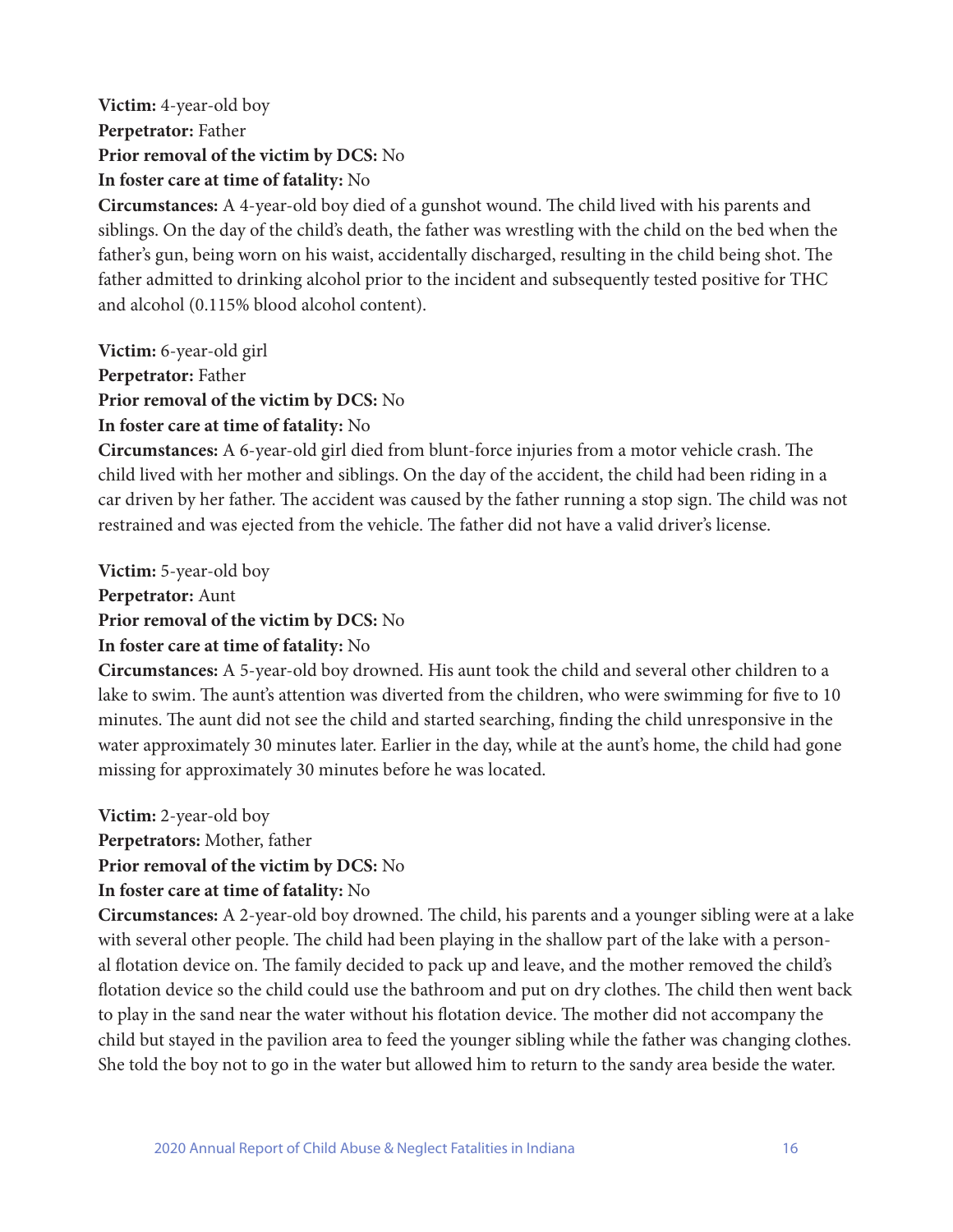When the father came out of the bathroom, he was unable to find the child. The child was later found floating in the pond.

**Victim:** 1-year-old girl **Perpetrators:** Mother, father **Prior removal of the victim by DCS:** No **In foster care at time of fatality:** No

**Circumstances:** A 2-year-old girl drowned. The child lived with her parents, a sibling, the parents' roommate and the roommate's six children. On the day of the child's death, the mother and roommate were inside the home, and the father was working on a car in the driveway. The children were playing outside in the front yard. At some point, it was noticed the child was missing. The parents immediately went to the lake, located 54 feet from their home, and found the child floating in the water. No one could remember when they had last seen the child prior to the child being found in the lake.

**Victim:** 1-month-old boy **Perpetrator:** Father **Prior removal of the victim by DCS:** No **In foster care at time of fatality:** No

**Circumstances:** A 1-month-old boy died of cardiopulmonary arrest in an unsafe sleeping environment. On the day of the child's death, the father fed the child while sitting in a recliner. The father fell asleep in the recliner while holding the child on his chest. The father was later awakened by a relative who noticed the father's arm was covering the child's face. The child was deceased. The father tested positive for amphetamine, methamphetamine and THC.

**Victim:** 3-year-old boy **Perpetrator:** Mother **Prior removal of the victim by DCS:** No **In foster care at time of fatality:** No

**Circumstances:** A 3-year-old boy drowned. The child lived with his parents. On the day of the child's death, the mother left the child unsupervised in the living room and left the front door open. The father eventually asked about the child's whereabouts, and the child was found unresponsive in a neighbor's swimming pool.

**Victim:** 4-month-old boy **Perpetrators:** Mother, father **Prior removal of the victim by DCS:** No **In foster care at time of fatality:** No

**Circumstances:** A 4-month-old boy asphyxiated. The child lived with his parents and siblings. On the day of the child's death, the child's 11-year-old sibling woke up and found the child deceased on the couch where the two children regularly slept. The child's 11-year-old sibling and 12-year-old sibling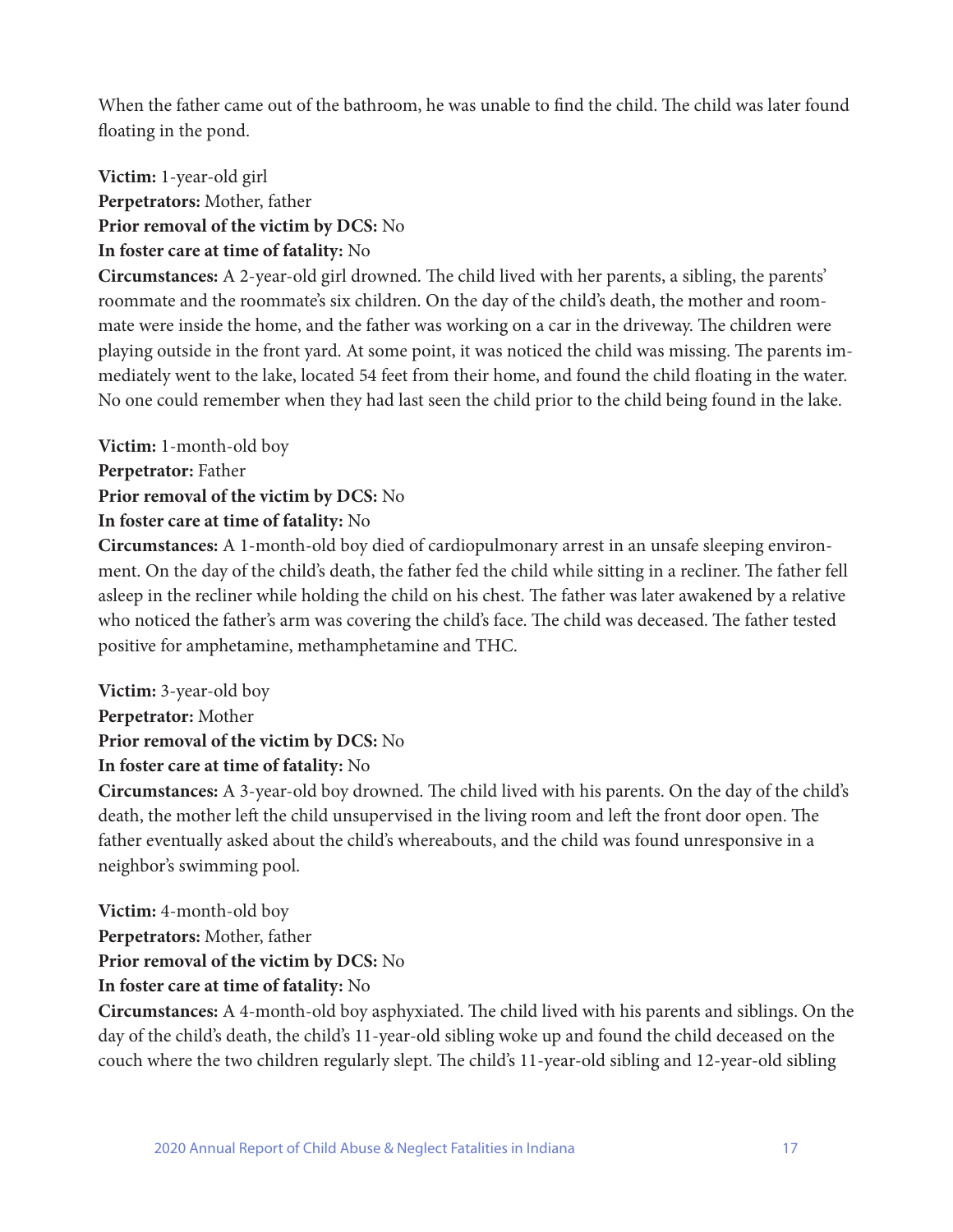had been caring for the baby in shifts, overnight and in the mornings. The child's 11-year-old sibling reported he tried to get the parents' attention on numerous occasions when he could not calm the baby down; however, the parents did not respond. The child's siblings said they were overwhelmed and afraid of the child's father. The child's parents stayed on one level of the house, while the child and siblings were on another level of the house, and rarely checked on the baby to ensure his needs were met. The 11-year-old sibling admitted to covering the child's mouth and nose in the past when the child would not stop crying but denied doing this on the day of the child's death.

#### **Victim:** 25-day-old boy **Perpetrator:** Father **Prior removal of the victim by DCS:** No **In foster care at time of fatality:** No

**Circumstances:** A 25-day-old boy died from probable suffocation due to unsafe sleeping conditions. The child lived with his parents. The child's father admitted to drinking approximately 10 or 11 beers and the mother admitted to drinking four vodka cocktails while caring for the child. The child was found deceased in an adult bed, lying between his parents, with his head toward the foot of the bed. The father remembered holding the child while feeding him but did not remember placing the child in the adult bed.

**Victims:** 6-year-old boy, 5-year-old girl

**Perpetrator:** Father

#### **Prior removal of the victim by DCS:** No

#### **In foster care at time of fatality:** No

**Circumstances:** A 6-year-old boy and a 5-year-old girl died from blunt-force trauma due to a motor vehicle crash. The children lived with their mother and sibling. On the day of the children's death, their father picked them up from the mother's house. While driving, the children's father crossed the center line and collided head-on with a semitrailer. The father tested positive for methamphetamine and THC. He admitted to using methamphetamine, hydrocodone and THC prior to picking up the children. He also admitted to pulling over prior to the accident because he felt strange, then decided to continue driving home.

**Victim:** 8-month-old girl **Perpetrator:** Father

#### **Prior removal of the victim by DCS:** No

#### **In foster care at time of fatality:** No

**Circumstances:** An 8-month-old girl died from a gunshot wound. The child lived with her parents, sibling and grandmother. On the day of the child's death, the child's mother dropped the father and child off at a friend's house while the mother went to work. The father initially stated there was a drive-by shooting, which resulted in the child being shot. The father later admitted to finding a gun in the couch cushions when looking for his cellphone. He handled the gun and caused the gun to discharge, striking the child in the head. The father was deemed negligent in handling the gun in the presence of the child.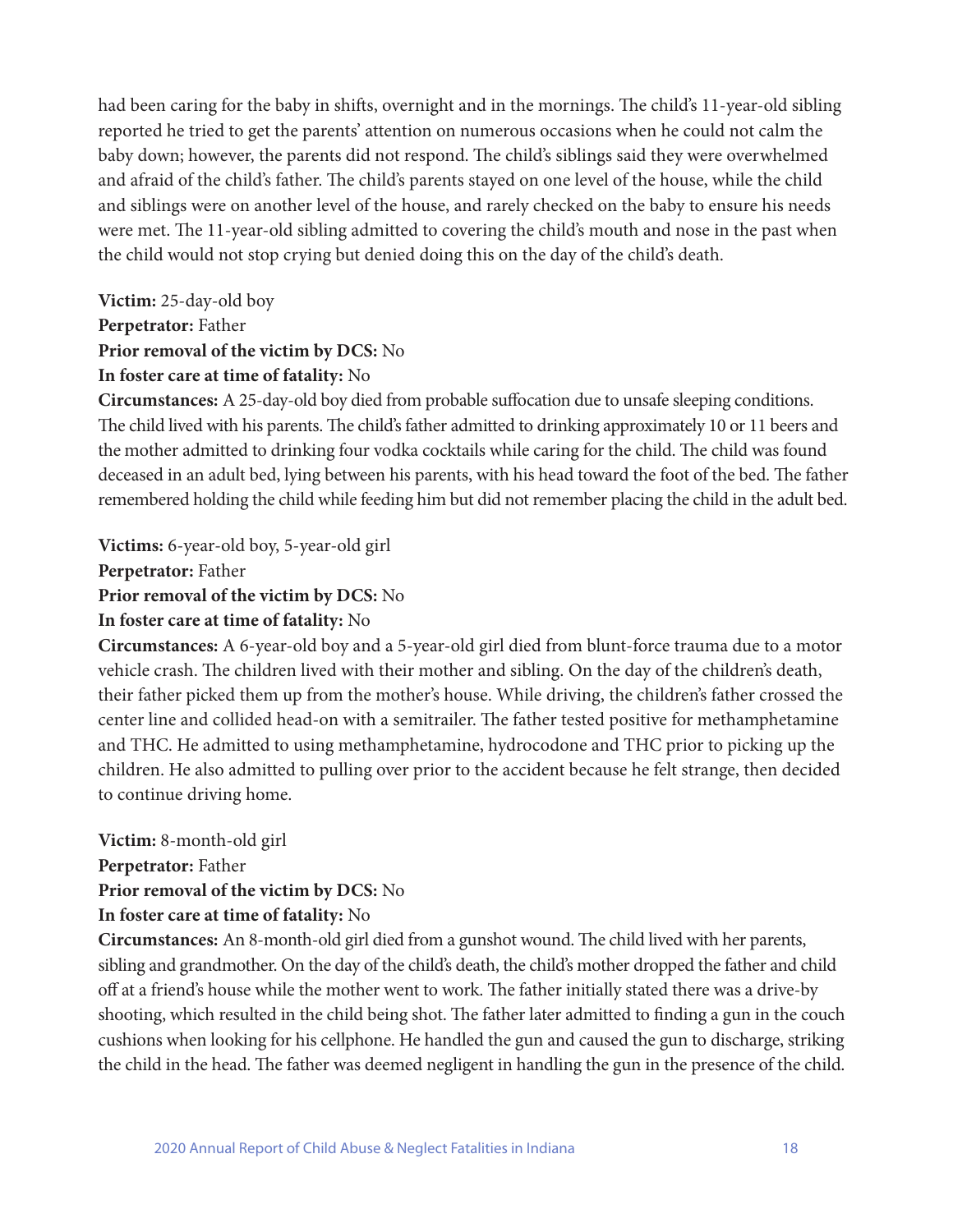#### **Victim:** 1-year-old boy **Perpetrators:** Mother, father **Prior removal of the victim by DCS:** No **In foster care at time of fatality:** No

**Circumstances:** A 1-year-old boy died from a gunshot wound. The child lived with his parents and 4-year-old sibling. On the day of the child's death, the child and his sibling were watching television on the parents' bed. The 4-year-old sibling found a gun and shot the child in the head. Drug paraphernalia, two guns and evidence of drug dealing were found in the home within reach of the children.

**Victim:** 7-day-old girl **Perpetrator:** Mother **Prior removal of the victim by DCS:** No **In foster care at time of fatality:** No

**Circumstances:** A 7-day-old girl died from acute methamphetamine/amphetamine intoxication. The child lived with her mother, siblings, grandparent, and minor aunt and uncle. On the day of the child's death, the mother found the child unresponsive in the child's Pack 'n Play. The mother submitted to a drug screen and tested positive for methamphetamine and amphetamine. The mother breastfed the child knowing she had used methamphetamine and amphetamine.

**Victim:** 1-month-old girl

**Perpetrator:** Mother

**Prior removal of the victim by DCS:** No

#### **In foster care at time of fatality:** No

**Circumstances:** A 30-day-old girl asphyxiated. The child lived with her mother, a sibling and the mother's boyfriend. On the morning of the child's death, the mother's boyfriend returned home after working the night shift and woke up the mother. The mother reported she checked on the child and found the child's sibling sleeping on top of the child. The mother reported she had been sleeping on the couch with the child and the child's sibling. The mother reported the child slept near her and the sibling slept on the opposite end of the couch. The mother's boyfriend's statement regarding where the mother had been sleeping on the couch was inconsistent with the mother's statement. The mother submitted to a drug screen and tested positive for methamphetamine, amphetamine and fentanyl.

**Victim:** 1-month-old girl **Perpetrators:** Mother, father **Prior removal of the victim by DCS:** No

#### **In foster care at time of fatality:** No

**Circumstances:** A 1-month-old girl died from complications of malnutrition, premature birth and methadone exposure. The child lived with her parents. On the day of the child's death, the mother and father had been running errands while the child remained in the car seat with a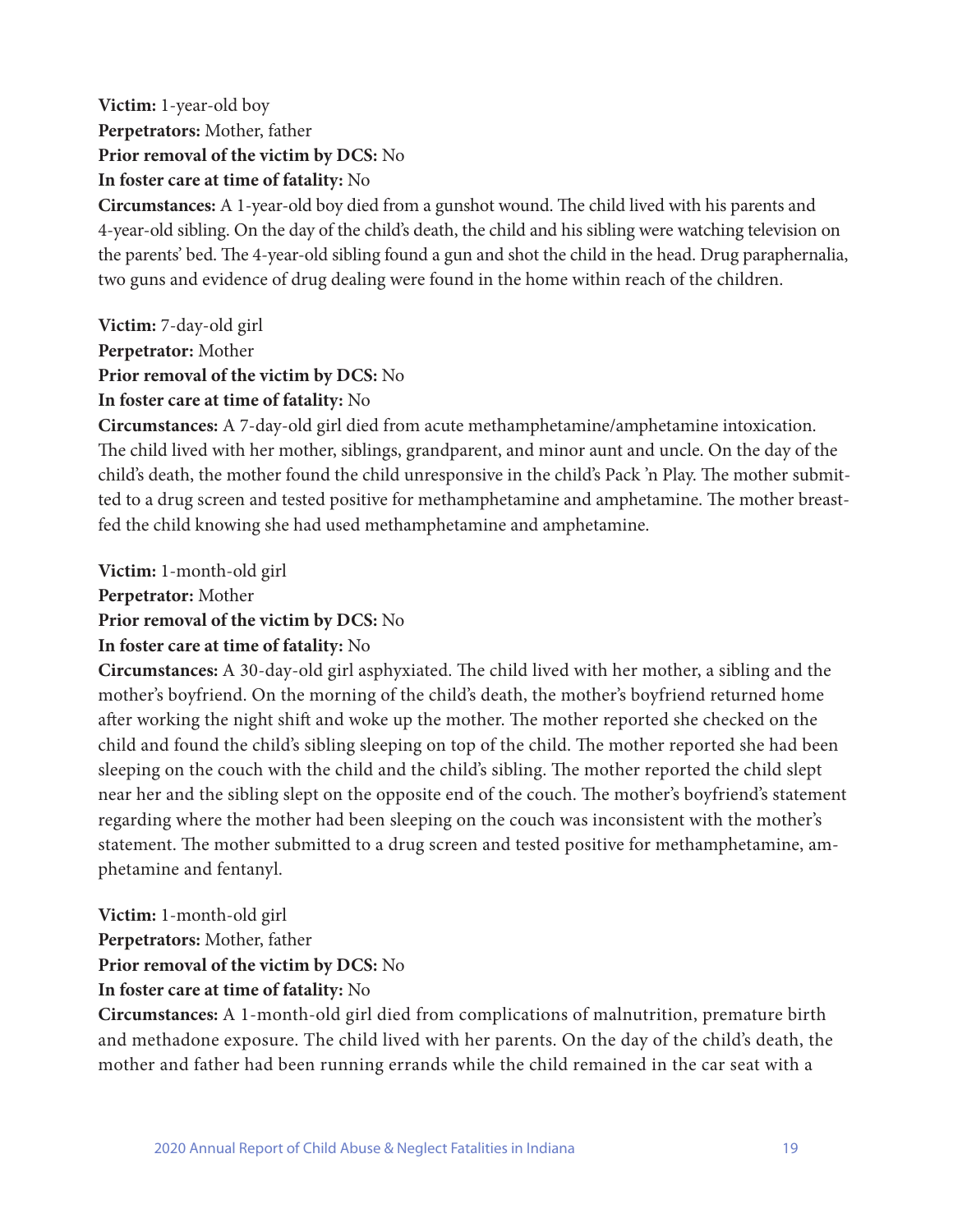blanket over the car seat. Once back home, the father left and the mother stayed home with the child. Upon returning home, the father noticed the child was still in the car seat with the blanket over it. When the father was ready to go to bed, he picked the child up and noticed she was not breathing. The child was found to be severely malnourished, and the mother admitted she had not taken the child to follow-up doctor's appointments. The mother breastfed the child even though she took methadone daily, resulting in the child testing positive for methadone at the time of her death.

**Victim:** 2-year-old boy **Perpetrator:** Mother **Prior removal of the victim by DCS:** No **In foster care at time of fatality:** No

**Circumstances:** A 2-year-old boy died from a gunshot wound. The child lived with his mother, his sibling and his mother's boyfriend. On the day of the child's death, the mother was feeding the sibling and heard a loud noise. The mother reported she found the child lying on the kitchen floor. The mother reported the child had shot himself with her gun, which was left inside her purse and within reach of the child.

**Victim:** 2-year-old girl **Perpetrator:** Mother **Prior removal of the victim by DCS:** No

#### **In foster care at time of fatality:** No

**Circumstances:** A 2-year-old girl died from blunt-force trauma. The child lived with her mother and a sibling. On the day of the child's death, the mother left the children with a relative while she ran errands. The mother admitted to drinking approximately three to four shots of liquor before picking up the children and two other individuals. The mother drove at a high rate of speed and became involved in a single-car accident, causing the vehicle to flip two to three times. The child and the child's sibling had been in the front seat of the vehicle and were not properly restrained. The mother's toxicology report was positive for alcohol and THC.

**Victim:** 1-year-old girl

**Perpetrators:** Mother, father

**Prior removal of the victim by DCS:** Yes

#### **In foster care at time of fatality:** No

**Circumstances:** A 1-year-old girl drowned. The child lived with her parents and siblings. On the day of the child's death, the father played basketball at home with relatives while the child rode her tricycle nearby. The mother came outside and the father noticed he could not see the child. The mother found the child unresponsive in the family's pool. The mother reported she forgot to remove the pool ladder, giving the child access to the pool.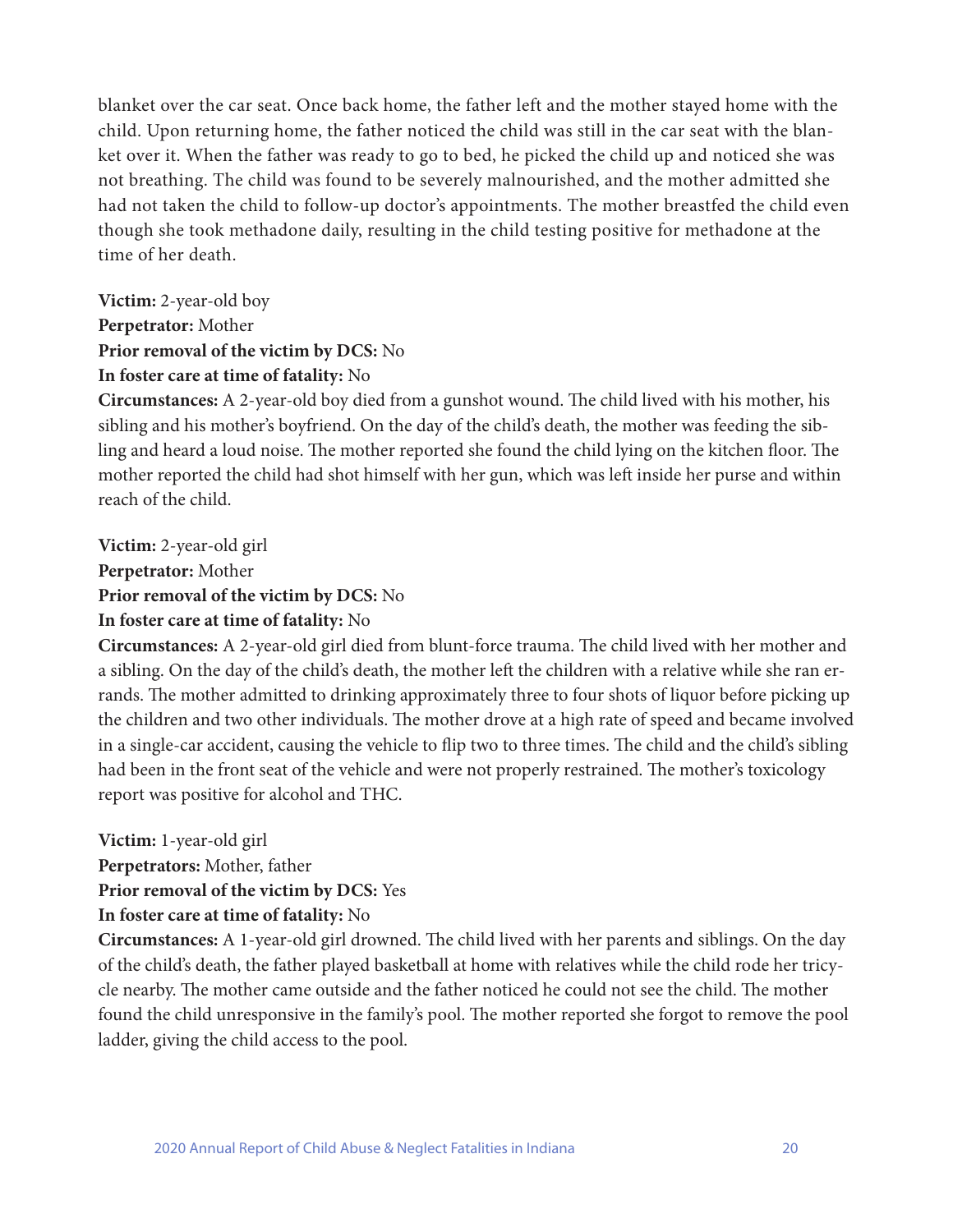#### **Victim:** 10-year-old girl **Perpetrator:** Mother **Prior removal of the victim by DCS:** No **In foster care at time of fatality:** No

**Circumstances:** A 10-year-old girl died from diabetic ketoacidosis. The child lived with her mother and siblings. At every doctor's appointment, the child's doctor instructed the mother to check the child's urine for ketones if her blood sugar tested over 300 or if she was ill. The child had been vomiting and unable to eat for at least two days prior to her death. The child's mother was aware of the protocol to be used if the child was sick, but that protocol was ignored. On the day prior to the child's death, her blood sugar was over 600. Diabetic ketoacidosis is caused by a complete lack of insulin or inadequate insulin levels associated with stress or severe illness. In the days leading up to the child's death, the mother failed to check the child's ketones and seek medical care. The child had been prescribed fast-acting insulin, which could be given depending how many carbohydrates she ate. The mother stated they did not keep track of the child's carbohydrate intake.

**Victim:** 1-year-old girl **Perpetrator:** Mother **Prior removal of the victim by DCS:** No **In foster care at time of fatality:** No

**Circumstances:** A 1-year-old girl died from complications of chronic lung disease. The child lived with her mother and siblings. The child was born extremely premature and was dependent on a tracheostomy to breathe. A cardiac apnea monitor and pulse oximeter were used to monitor the child's vitals, and if the vitals were unstable, the machines sounded an alarm. The child's pulmonologist reported having recently told the mother the child needed to be on a ventilator any time she slept. On the day of the child's death, the mother did not check on her for more than four hours after waking up. When she did check on her, the child was unresponsive. A review of the machines revealed the child's cardiac apnea monitor had not been used for several months and the ventilator had not been used for 12 days prior to the child's death. On the day of her death, the child was not connected to any of the monitors or the ventilator; therefore, no alarm sounded to alert the mother when the child was in distress.

**Victim:** 7-year-old girl **Perpetrator:** Mother **Prior removal of the victim by DCS:** No **In foster care at time of fatality:** No

**Circumstances:** A 7-year-old girl died from asthma. The child lived with her mother and grandmother. The child was diagnosed with moderate persistent allergic asthma and was prescribed five different medications. Two of the prescribed medications were to be taken twice a day, two were to be taken once a day, and one was to be used in a nebulizer machine as needed. On the day of the child's death, she had taken only one of her daily medications. The mother had a history of failing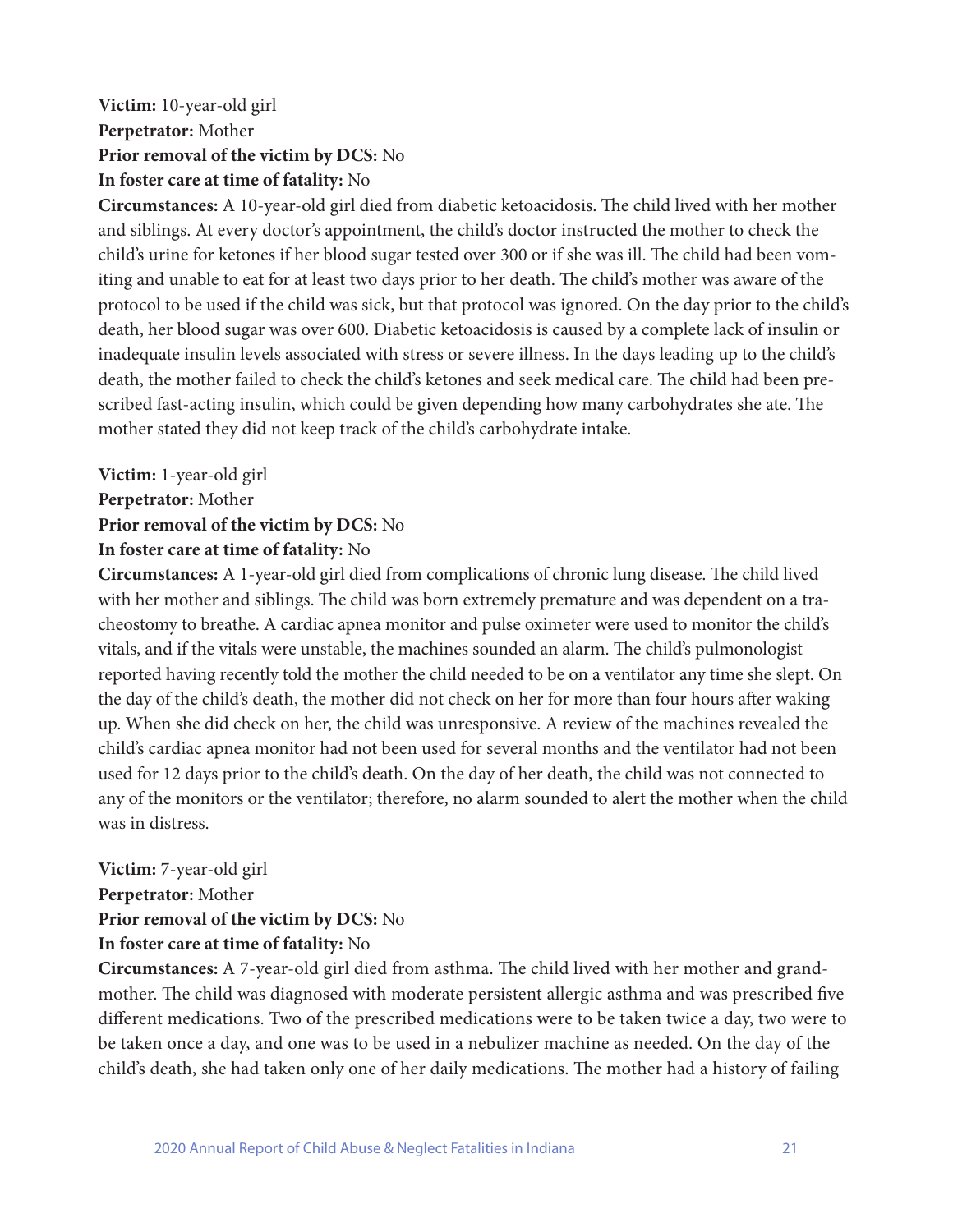to comply with doctor's orders regarding the child's medical care. The night of the child's death, she had allegedly taken multiple breathing treatments in a short amount of time and the mother refused to seek medical care for the child. Several hours later, the child woke up in distress and 911 was contacted after the child became unresponsive.

#### **Victim:** 1-year-old girl **Perpetrator:** Mother **Prior removal of the victim by DCS:** No **In foster care at time of fatality:** No

**Circumstances:** A 1-year-old girl died from complications of burns. The child lived with her mother, siblings and stepfather. On the day of the child's death, the child became unresponsive at home and was transported to the hospital, where she was pronounced deceased. The child was observed to have burns on more than 20% of her body. The mother reported that four to five days prior, the child sustained the burns when the mother gave the child a bath in the kitchen sink. The mother reported the child turned on the hot water while the mother turned around to grab a towel. The mother said that when she dried the child, the child's skin immediately peeled off. The mother did not seek medical care for the child until immediately prior to the child's death.

**Victim:** 15-year-old boy

**Perpetrator:** Mother

**Prior removal of the victim by DCS:** No

#### **In foster care at time of fatality:** No

**Circumstances:** A 15-year-old boy died from complications of cerebral palsy. The child lived with his mother, siblings and stepfather. The child was diagnosed with cerebral palsy and could not speak or walk. The child was dependent on a feeding tube and was to be given six cartons of nutrition each day. At the time of the child's death, the mother reported having fed him only once in the previous 24 hours. The child had several infected bed sores, was severely malnourished and weighed only 21 pounds at the time of his death. The child had not been seen by a medical provider for approximately a year and a half, at which time the child had been referred to a gastrointestinal doctor and physical therapist. The child's mother did not comply with recommendations from medical providers. The child was also prescribed medication his mother had not been providing.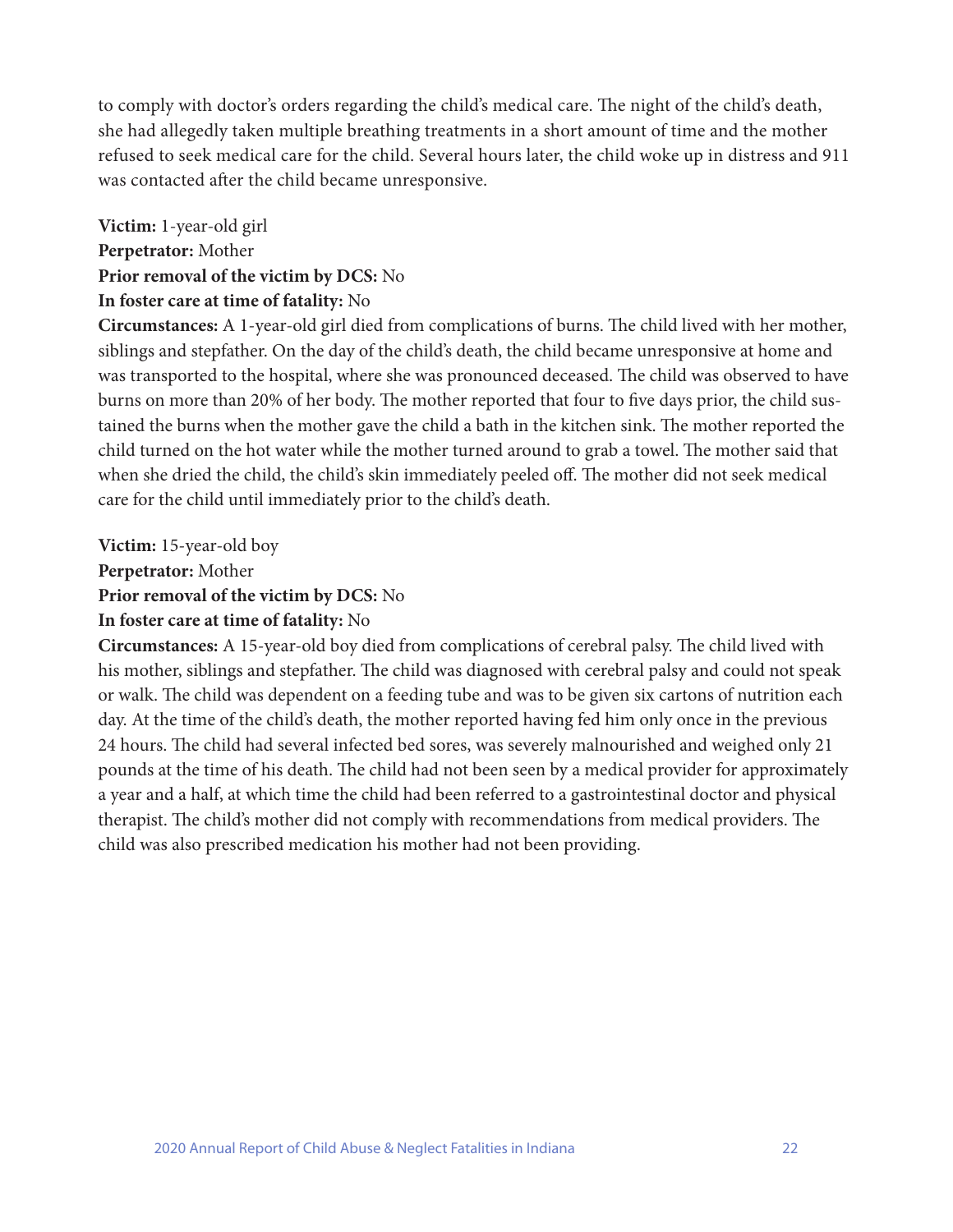### **Neglect statistics: demographic characteristics of the child**

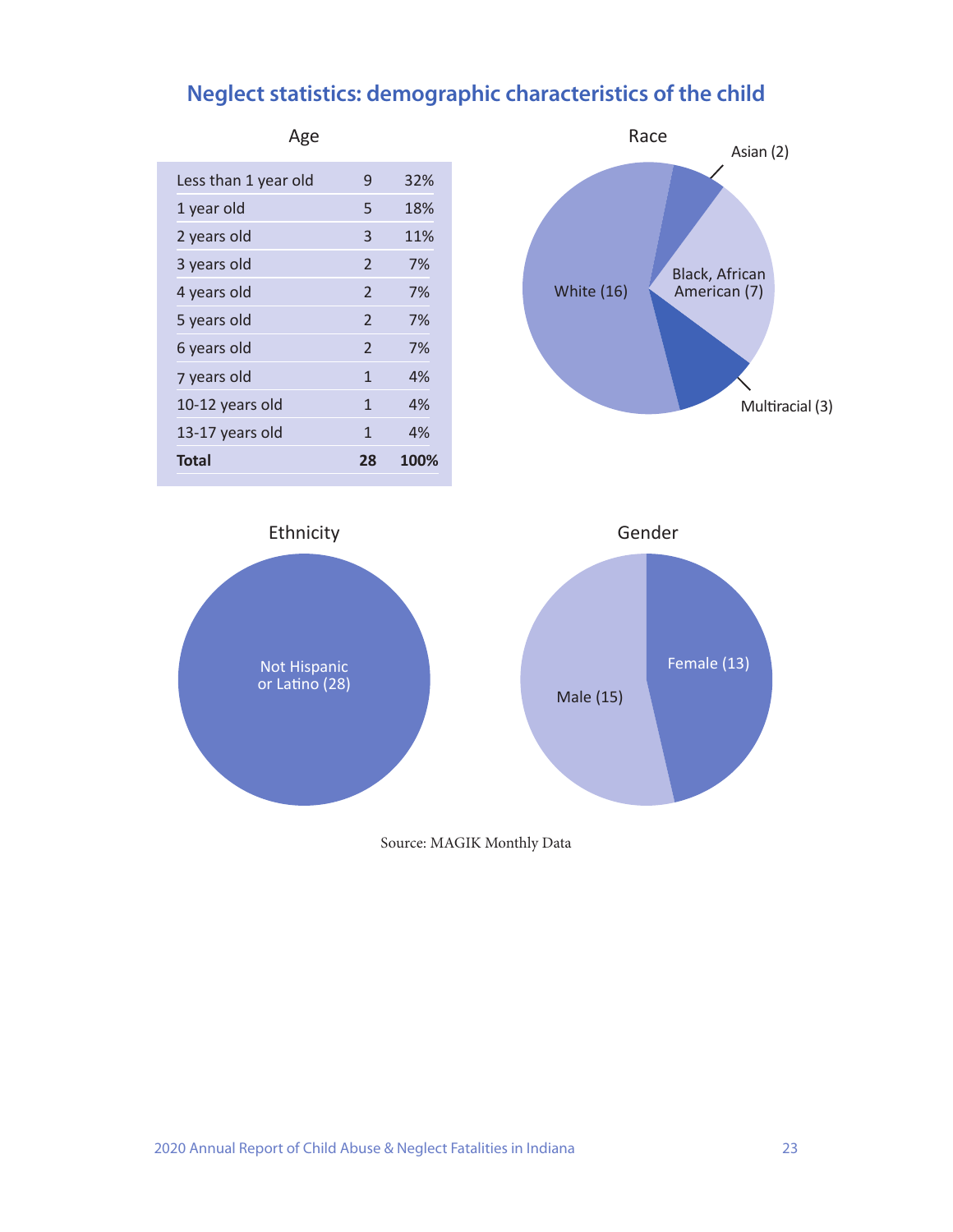# **Neglect statistics: characteristics of the case**

#### **Primary cause of death**

| Animal bite or attack                        | 1                        | 4%   |
|----------------------------------------------|--------------------------|------|
| Asphyxia                                     | 3                        | 11%  |
| Asthma                                       | 1                        | 4%   |
| Drowning                                     | 5                        | 18%  |
| Fire, burn or electrocution                  | 1                        | 4%   |
| Malnutrition/dehydration                     | $\overline{\phantom{0}}$ | 7%   |
| Motor vehicle/other transport                | 4                        | 14%  |
| Other                                        | 1                        | 4%   |
| Other medical condition                      | 3                        | 11%  |
| Poisoning, overdose or<br>acute intoxication | 3                        | 11%  |
| Weapon, including body part                  | 4                        | 14%  |
| <b>Total</b>                                 | 28                       | 100% |

#### **Type of neglect**

| Shooting                 | 4  | 14% |
|--------------------------|----|-----|
| Exposure (heat or cold)  | 1  | 4%  |
| Unsafe sleep environment | 7  | 25% |
| Vehicle accident         | 6  | 21% |
| Drug exposure            | 4  | 14% |
| Asphyxia                 | 3  | 11% |
| Lack of medical care     | 14 | 50% |
| Drowning                 | 5  | 18% |
| Lack of supervision      | 6  | 21% |
| Lack of sober caregiver  | 9  | 22% |
| Animal attack            | 1  | 4%  |
|                          |    |     |

#### Source: MAGIK Monthly Data

Note: A child might have experienced more than one type of neglect.

Source: MAGIK Monthly Data

| <b>Location of incident</b> |    |      |
|-----------------------------|----|------|
| Child's home                | 19 | 68%  |
| Friend's home               | 3  | 11%  |
| Other recreation area       | 1  | 4%   |
| Relative's home             | 1  | 4%   |
| Roadway                     | 4  | 14%  |
| <b>Total</b>                | 28 | 100% |
|                             |    |      |

# **Neglect statistics: characteristics of the household**



#### Source: MAGIK Monthly Data

Note: A child might have experienced neglect in more than one location.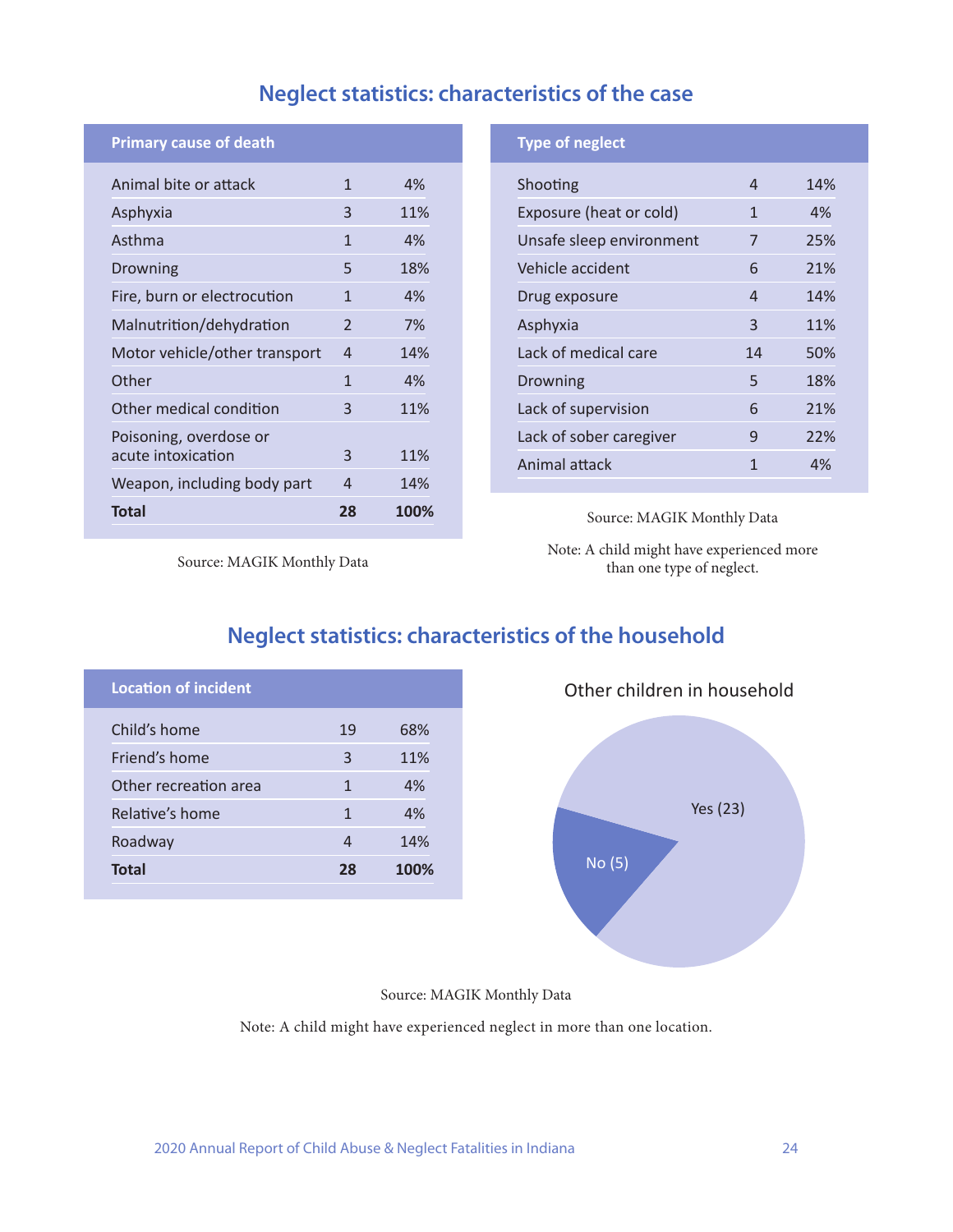# **Neglect statistics: characteristics of the household, continued**

| <b>Caregiver 1 employment status</b> |                |      |
|--------------------------------------|----------------|------|
| Employed                             | 6              | 21%  |
| On disability                        | 0              | 0%   |
| Retired                              | 0              | 0%   |
| Stay-at-home                         | $\mathfrak{D}$ | 7%   |
| Unemployed                           | 12             | 43%  |
| Unknown                              | 8              | 29%  |
| <b>Total</b>                         | 28             | 100% |

#### **Caregiver 2 employment status**

| Employed      | 11 | 52%  |
|---------------|----|------|
| On disability | 0  | 0%   |
| Retired       | 0  | 0%   |
| Stay-at-home  | 0  | 0%   |
| Unemployed    | 3  | 14%  |
| Unknown       | 7  | 33%  |
| <b>Total</b>  | 21 | 100% |

| <b>Caregiver 1 education level</b> |               |      |
|------------------------------------|---------------|------|
| Less than high school              | $\mathcal{P}$ | 7%   |
| High school                        | 6             | 21%  |
| College                            | 1             | 4%   |
| Post-graduate                      | O             | 0%   |
| Unknown                            | 19            | 68%  |
| <b>Total</b>                       | 28            | 100% |

| <b>Caregiver 2 education level</b> |          |      |
|------------------------------------|----------|------|
| Less than high school              | 1        | 5%   |
| High school                        | 4        | 19%  |
| College                            | $\Omega$ | 0%   |
| Post-graduate                      | O        | 0%   |
| Unknown                            | 16       | 76%  |
| <b>Total</b>                       | 21       | 100% |

Source: MAGIK Monthly Data

## **Neglect statistics: characteristics of the perpetrator**

Age

| 20-24 years old | 7  | 72%  |
|-----------------|----|------|
| 25-29 years old | 7  | 22%  |
| 30-34 years old | 8  | 25%  |
| 35-39 years old | 7  | 22%  |
| 40-49 years old | 3  | 9%   |
| <b>Total</b>    | 37 | 100% |

Note: 32 perpetrators total; a child's death might have been caused by more than one perpetrator.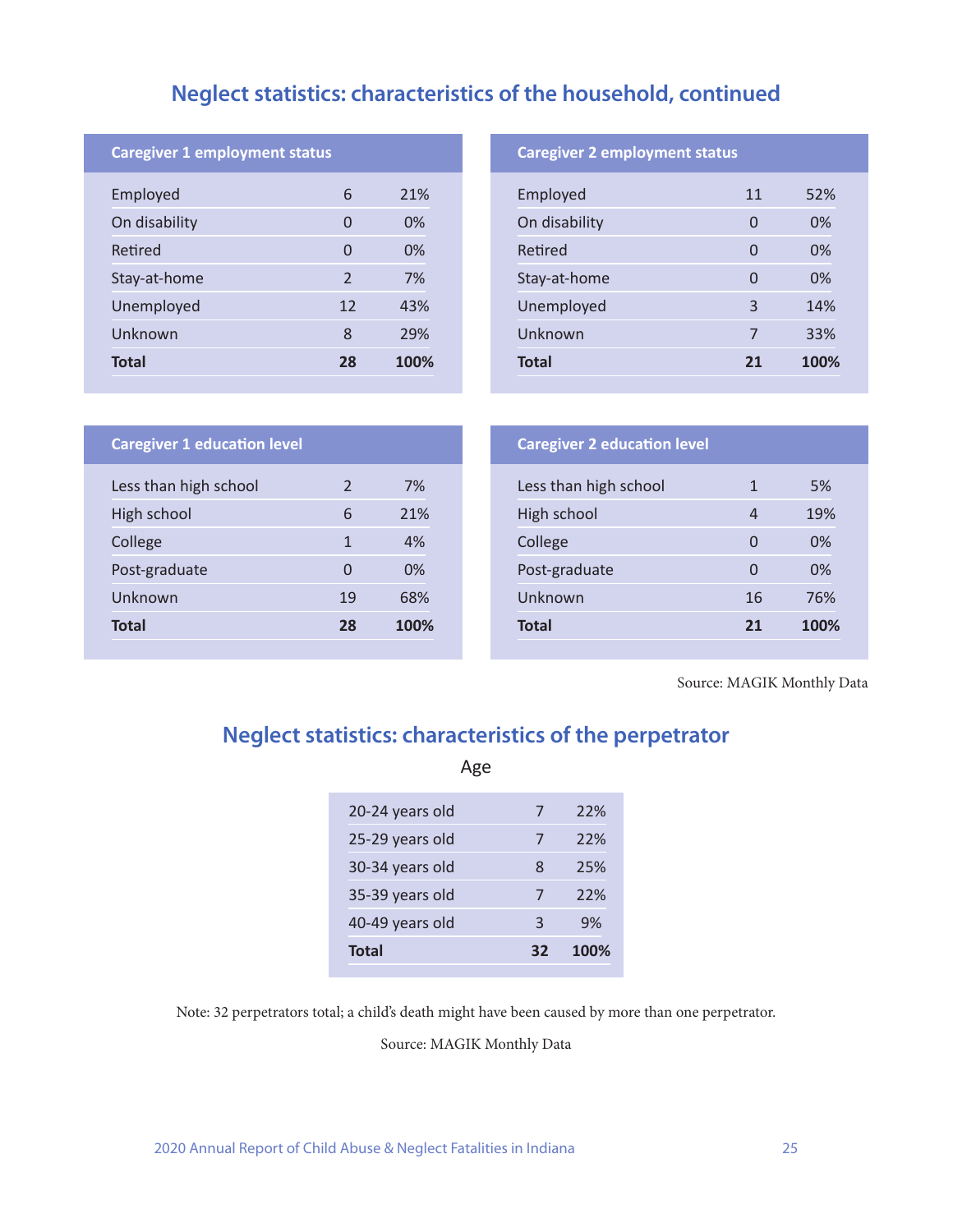### **Neglect statistics: characteristics of the perpetrator, continued**



Note: 32 perpetrators total; a child's death might have been caused by more than one perpetrator.

Source: MAGIK Monthly Data

### **Neglect statistics: factors impacting child**

| Acutely ill in the two weeks before death                |  |
|----------------------------------------------------------|--|
| At least one parent who was a first-generation immigrant |  |
| History of child maltreatment as victim                  |  |
| History of intimate partner violence - unknown           |  |
| Prior disability or chronic illness                      |  |

Note: A child might have had more than one stress factor. Source: MAGIK Monthly Data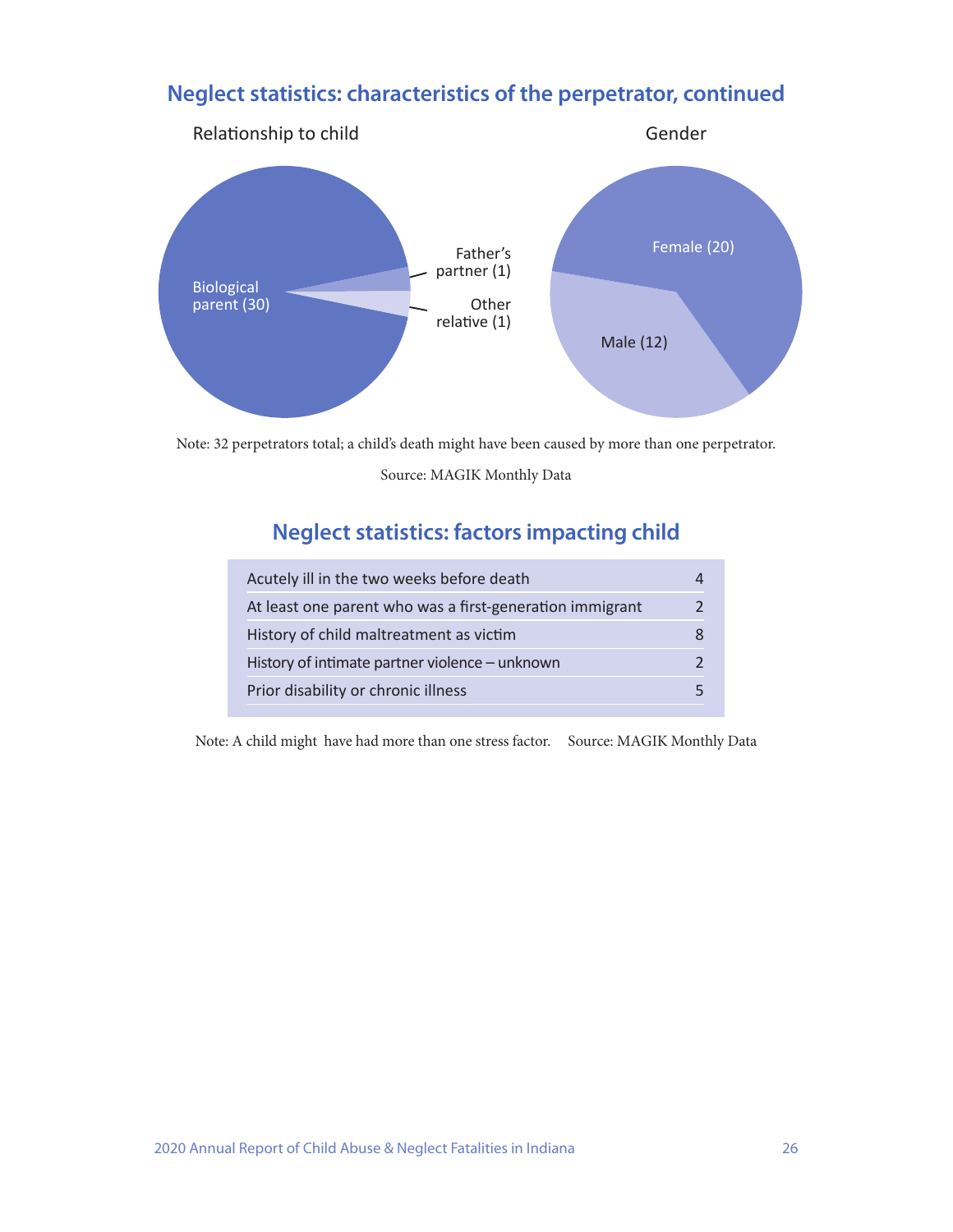# **Neglect statistics: factors impacting caregiver**

| <b>Caregiver 1</b>                                     |                |
|--------------------------------------------------------|----------------|
| Education level less than high school                  | $\mathcal{P}$  |
| Disability or chronic illness                          | $\mathfrak{D}$ |
| History of child maltreatment as victim                | 8              |
| History of intimate partner violence<br>as perpetrator | $\mathcal{P}$  |
| History of intimate partner violence as victim         | 8              |
| History of substance abuse                             | 13             |
| Unemployed                                             | 12             |
| Insufficient income                                    | 10             |
| Language problem                                       | 1              |
| New residence in past 30 days                          | 3              |
|                                                        |                |

#### **Caregiver 2**

| Education level less than high school                  | 1              |
|--------------------------------------------------------|----------------|
| History of child maltreatment as victim                | $\mathfrak{D}$ |
| History of intimate partner violence<br>as perpetrator | 4              |
| History of intimate partner violence as victim         | $\mathbf{1}$   |
|                                                        |                |
| History of substance abuse                             | 10             |
| Unemployed                                             | 3              |
| Insufficient income                                    | 6              |
| Language problem                                       | 1              |
| New residence in past 30 days                          | 3              |

Note: A caregiver might have had more than one stress factor. Source: MAGIK Monthly Data